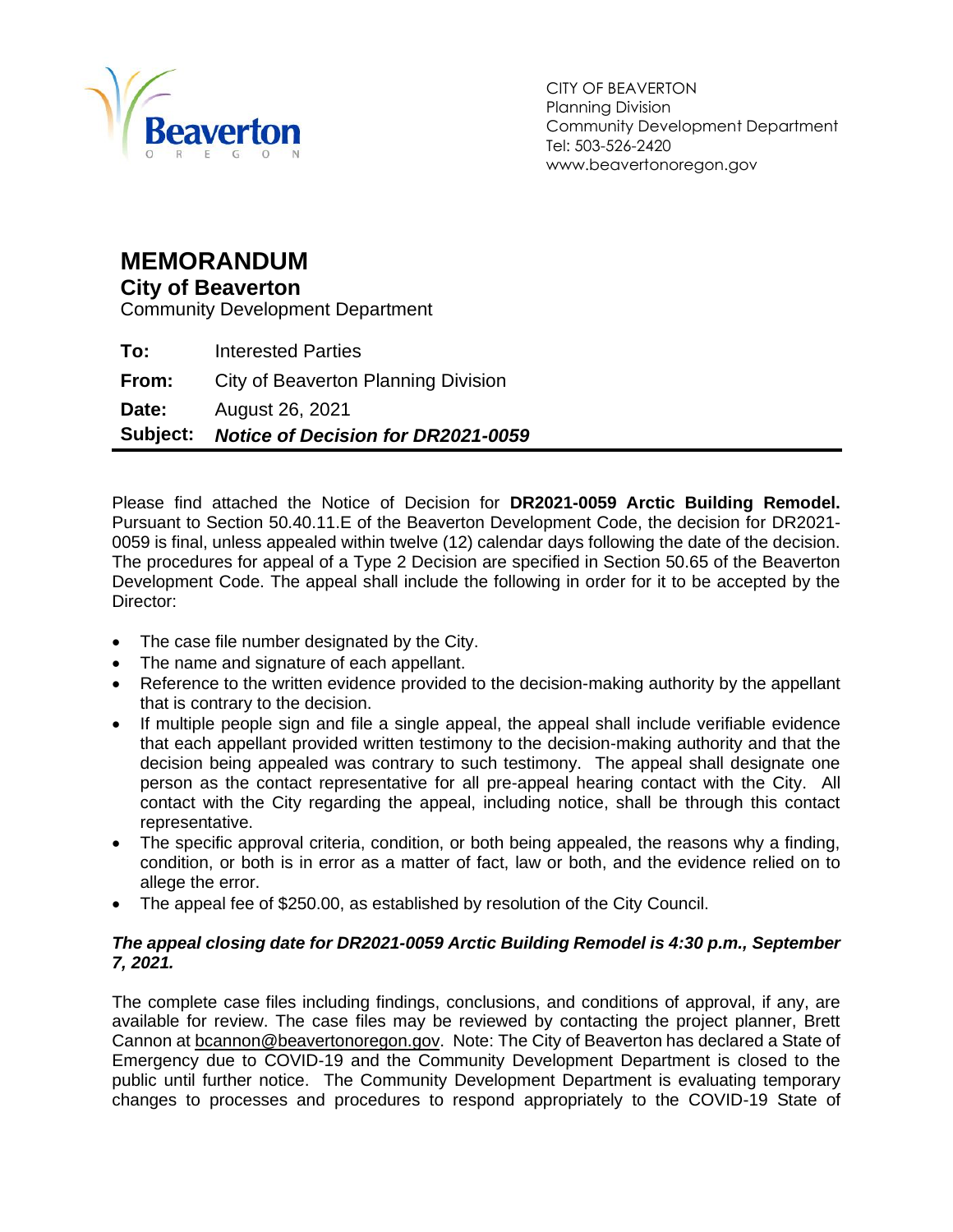Emergency and is committed to ensuring that the land use review process continues to fulfill the requirements of state and local law while protecting the health and wellbeing of the community. For more information about the case file, please contact Brett Cannon, Assistant Planner, at (503) 350-4038.

*Accessibility information: This information can be made available in large print or audio tape upon request. Assistive listening devices, sign language interpreters, or qualified bilingual interpreters can be made available at any public meeting or program with 72 hours advance notice. To request these services, contact* **Brett Cannon** *by calling 711* **503-350-4038** *or email* **[bcannon@beavertonoregon.gov](mailto:bcannon@beavertonoregon.gov)**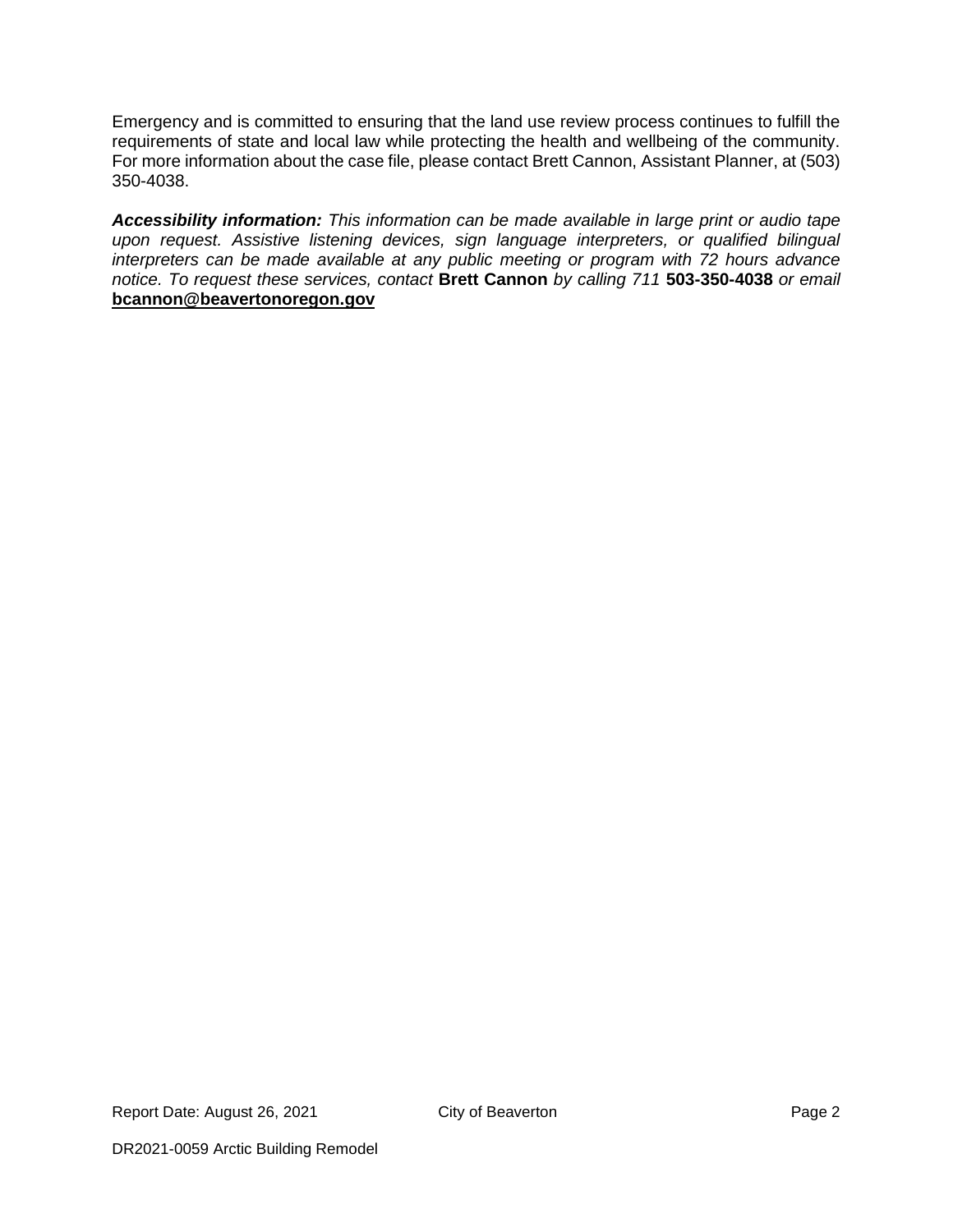# **STAFF REPORT**

#### **Report date:** August 26, 2021

**Application/project name**: Arctic Building Remodel

#### **Application Numbers:** DR2021-0059

**Proposal:** The applicant, Sinan Gumusoglu Architecture LLC, requests approval of a Design Review Two application for modification of landscaping, new pedestrian pathways and façade improvements to an existing office building.

**Proposal location:** 10255 SW Arctic Drive, specifically identified as Tax Lot 801 on Washington County Tax Assessor's Map 1S114.



**Applicant:** Sinan Gumusoglu Architecture LLC

**Recommendation:** APPROVAL DR2021-0059, subject to conditions of approval.

#### **Contact information:**

|  | City staff representative |
|--|---------------------------|
|--|---------------------------|

e: Brett Cannon, Assistant Planner 503-350-4038 bcannon@BeavertonOregon.gov

Applicant: Sinan Gumusoglu

Sinan Gumusoglu Architecture LLC 13175 SW Bull Mountain Road Tigard, OR 97224

Applicant representative: Sinan Gumusoglu

Sinan Gumusoglu Architecture LLC 13175 SW Bull Mountain Road Tigard, OR 97224

Property owners: Vizuma LLC 5611 NE Columbia Boulevard Portland, OR 97218

```
Report Date: August 26, 2021 City of Beaverton Page 3 Page 3
```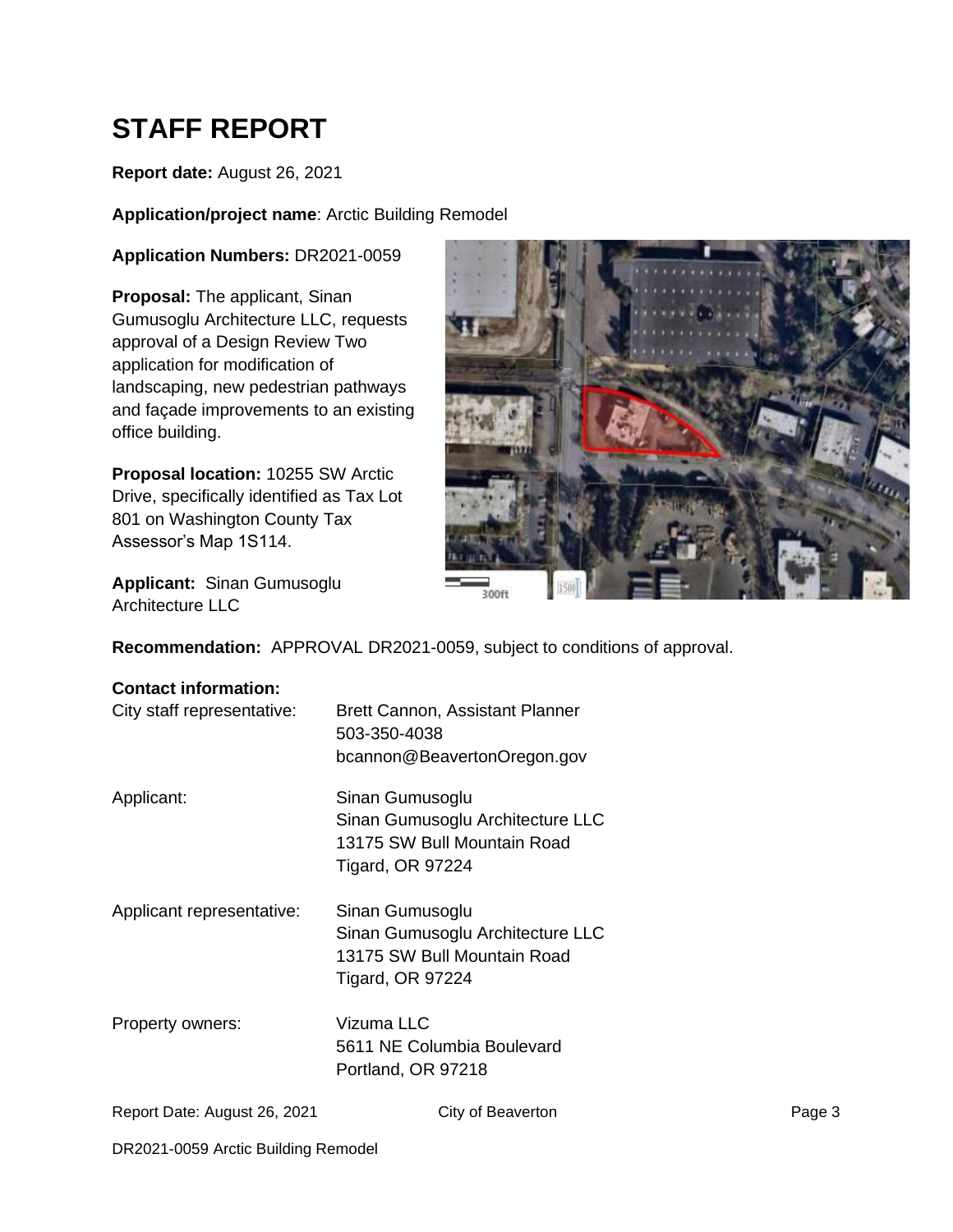## **Existing conditions**

**Zoning:** Office Industrial (OI)

**Site conditions:** The area of work is located on a developed lot with an office building.

**Site Size:** Approximately 0.85acres.

**Location**: 10255 SW Arctic Drive.

**Neighborhood Association Committees**: Denney Whitford/Raleigh West

#### **Table 1: Surrounding uses**

| <b>Direction</b> | <b>Zoning</b>          | Uses                       |
|------------------|------------------------|----------------------------|
| <b>North</b>     | Office Industrial (OI) | Railroad Right of Way      |
| South            | Industrial (IND)       | Industrial and Warehousing |
| East:            | Office Industrial (OI) | Railroad Right of Way      |
| West:            | Industrial (IND)       | Industrial Park            |

## **Application information**

#### **Table 2: Application summaries**

| <b>Application</b> | <b>Application type</b> | <b>Proposal summary</b>                                                                                                  | Approval criteria<br><b>location</b>     |
|--------------------|-------------------------|--------------------------------------------------------------------------------------------------------------------------|------------------------------------------|
| DR2021-0059        | Design Review<br>Two    | Modification of<br>landscaping, new<br>pedestrian pathways and<br>façade improvements to an<br>existing office building. | Development Code<br>Section 40.20.15.2.C |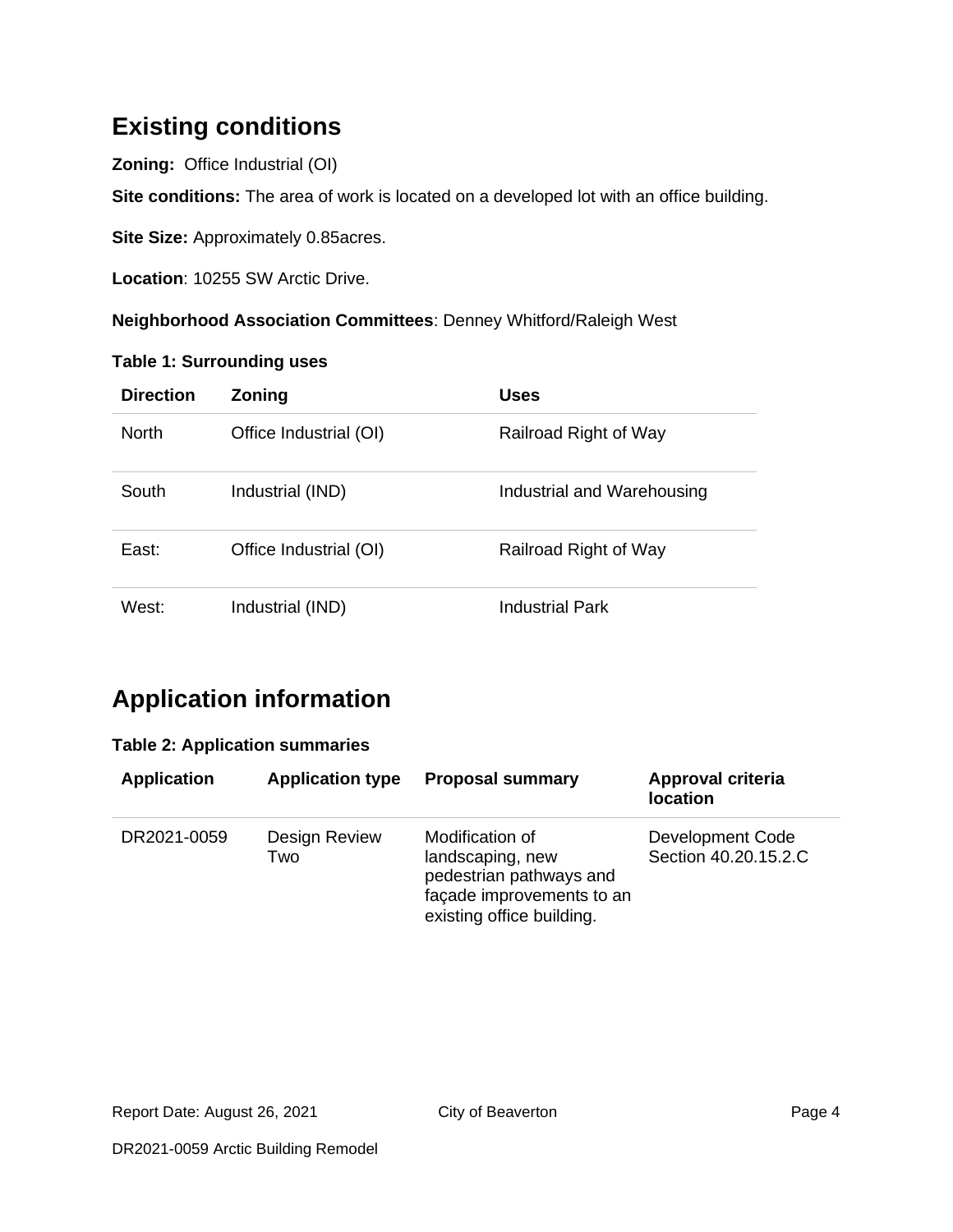#### **Table 3: Key Application Dates**

| <b>Application</b> | <b>Submittal Date</b> | <b>Deemed</b><br><b>Complete</b> | $120$ -Day           | $365$ -Day*   |
|--------------------|-----------------------|----------------------------------|----------------------|---------------|
| DR2021-0059        | May 18, 2021          | July 21, 2021                    | November 18,<br>2021 | July 21, 2022 |

\* Pursuant to Section 50.25.9 of the Development Code this is the latest date, with a continuance, by which a final written decision on the proposal can be made.

### **Summary of Public Comment**

No public comments were received related to these applications.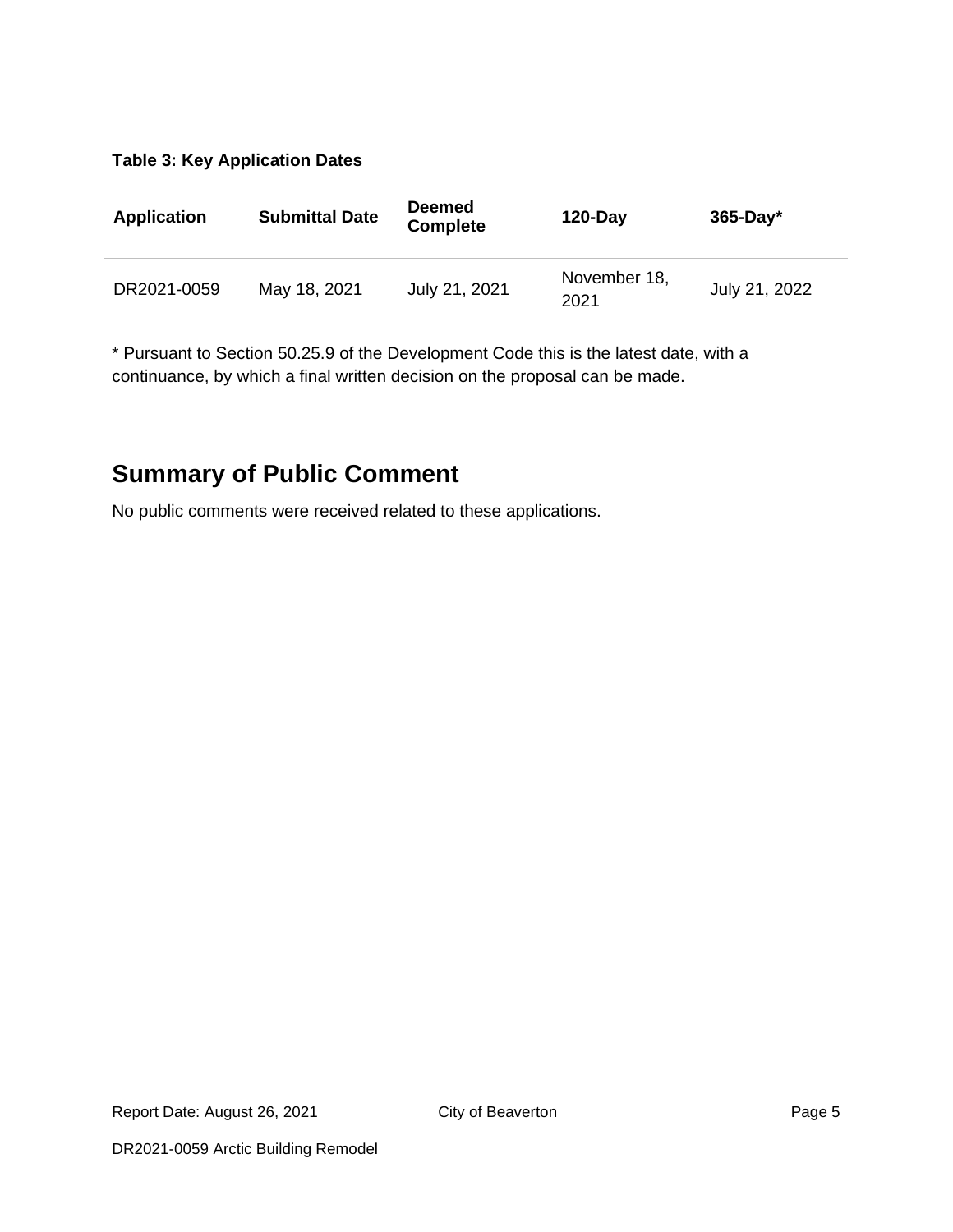## Exhibit 1.1 Vicinity Map

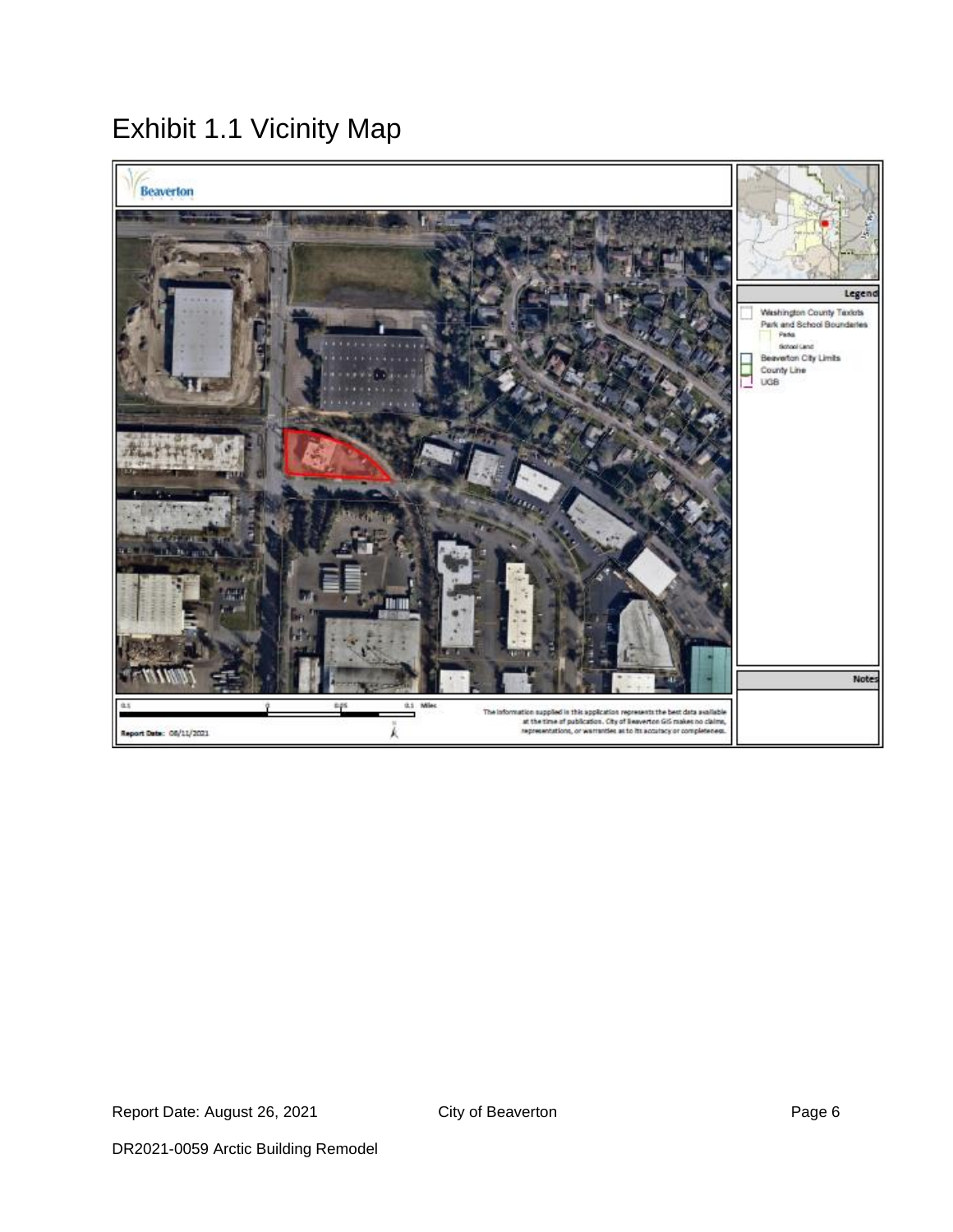## Exhibit 1.2 Zoning Map

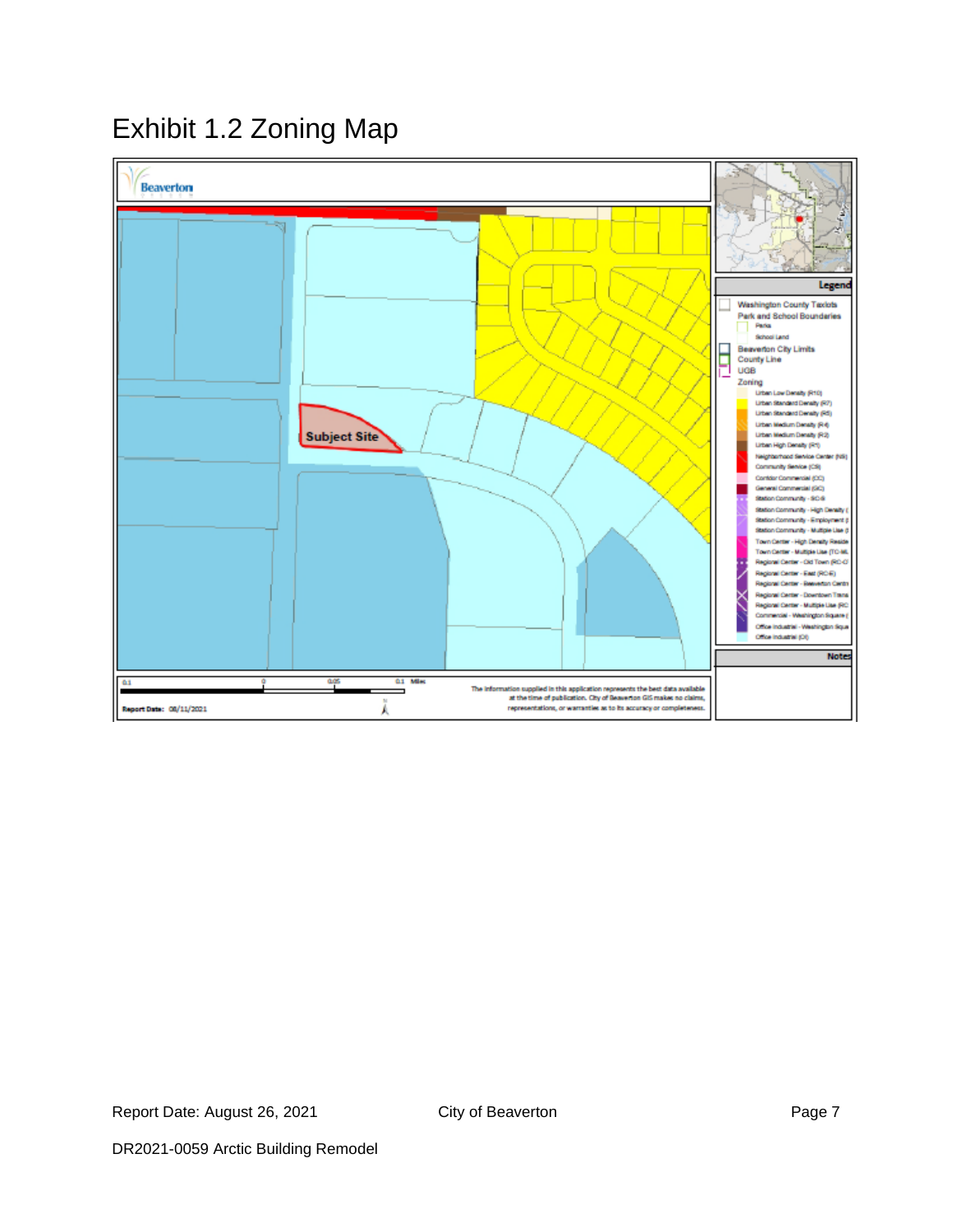Table of Contents

## **Exhibits**

Exhibit 1. Materials submitted by Staff

Exhibit 1.1 Vicinity Map (Page 4 of this report)

Exhibit 1.2 Zoning Map (Page 5 of this report)

Exhibit 2. Public Comment

No Public Comment Received

Exhibit 3. Materials submitted by the Applicant

Exhibit 3.1 Application Package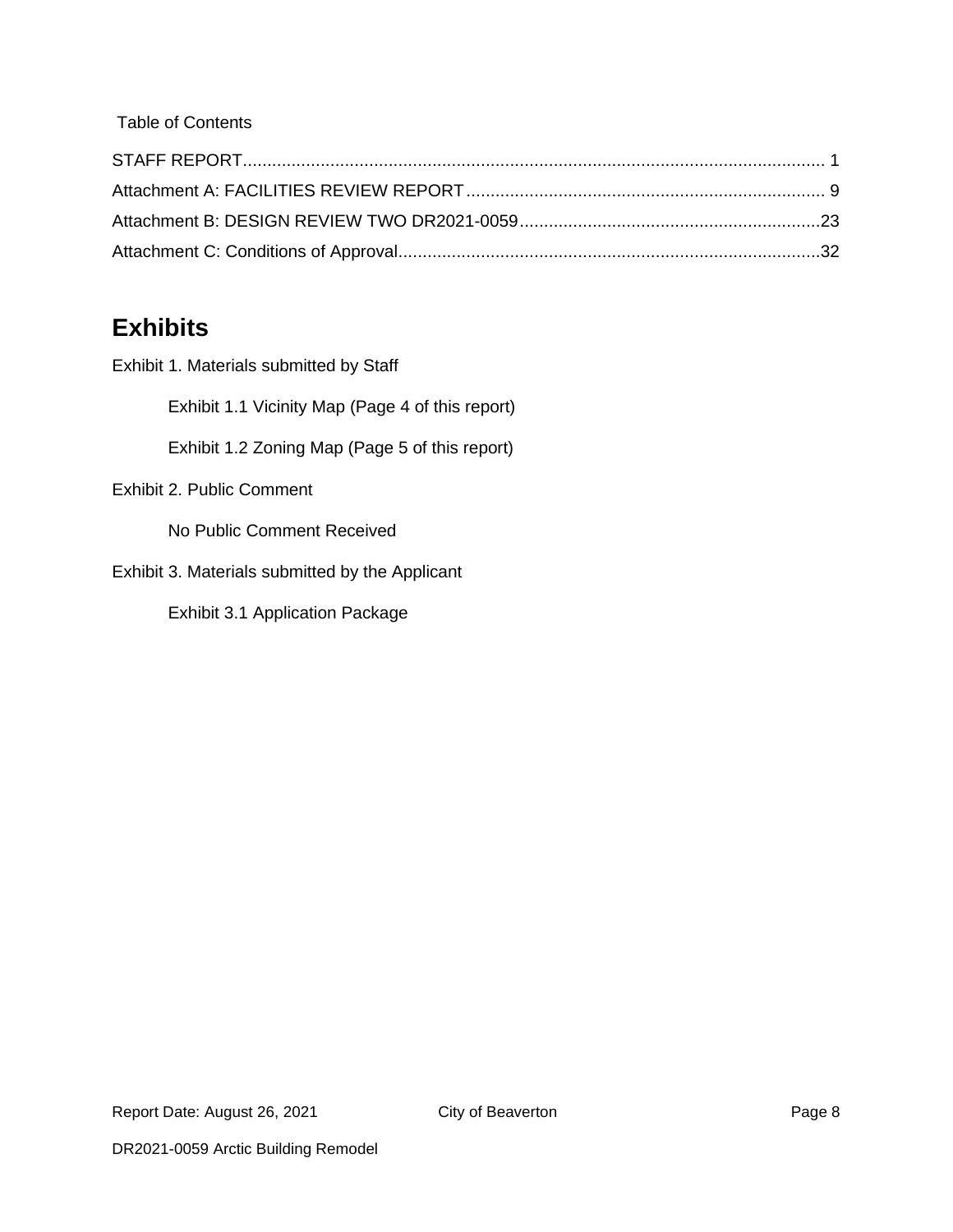# <span id="page-8-0"></span>**Attachment A: FACILITIES REVIEW REPORT FACILITIES REVIEW COMMITTEE**

### DRAFT TECHNICAL REVIEW AND RECOMMENDATIONS

#### **Application:** Arctic Building Remodel

**Proposal:** The applicant, Sinan Gumosoglu Architecture LLC, requests approval of Design Review Two application for modification of greater than 15 percent of onsite landscaping for an existing office building, a new pedestrian pathway and minor façade changes.

#### **Recommendation:** APPROVE DR2021-0059

**Finding:** The Facilities Review Committee finds that the proposal complies with all technical approval criteria and therefore, the Committee recommends that the decision-making authority in approving the proposal, adopt the conditions of approval found at the end of this report.

## Section 40.03 Facilities Review Committee:

The Facilities Review Committee has conducted a technical review of the application, in accordance with the criteria contained in Section 40.03 of the Development Code. The Committee's findings and recommended conditions of approval are provided to the decisionmaking authority. As they will appear in the Staff Report, the Facilities Review Conditions may be re-numbered and placed in a different order. The decision-making authority will determine whether the application as presented meets the Facilities Review approval criteria for the subject application and may choose to adopt, not adopt, or modify the Committee's findings.

The Facilities Review Committee Criteria for Approval will be reviewed for all criteria that are applicable to the submitted application(s) as identified below:

• All twelve (12) criteria are applicable to the Design Review Two (DR2021-0059) application as submitted.

### **Section 40.03.1.A**

*Approval Criterion: All critical facilities and services related to the proposed development have, or can be improved to have, adequate capacity to serve the proposed development at the time of its completion.*

### FINDING: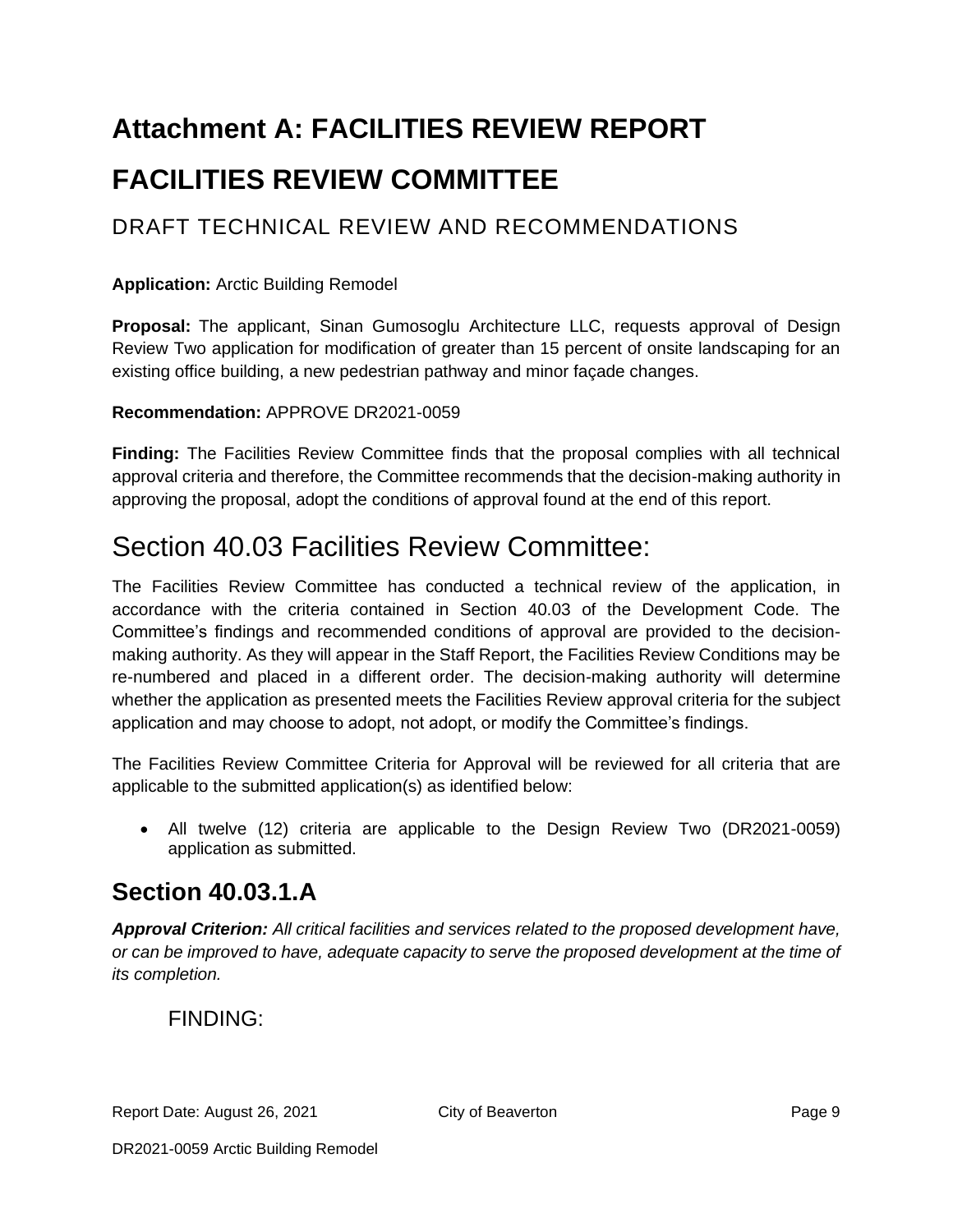Chapter 90 of the Development Code defines "critical facilities" to be services that include public water; public sanitary sewer; stormwater drainage, treatment, and retention; transportation; and fire protection.

**Potable and Non-Potable Water:** The property is served by City of Beaverton potable water service and the applicant has stated that the potable water services are adequate to service the proposed development. The property is not located within the South Cooper Mountain area, which is the only area of the City where properties can connect to the City's non-potable water service. The Committee finds that adequate potable public water service can be provided to the site to serve the proposed development and that connection to non-potable public water service is not required.

**Sanitary Sewer:** The property is served by City of Beaverton sanitary sewer service and the applicant has stated that the sanitary sewer services are adequate to service the proposed development. An existing eight-inch sanitary main is in SW Western Avenue and SW Arctic Drive. The Committee finds that adequate sanitary sewer service can be provided to the site to serve the proposed development.

**Stormwater Drainage, Treatment, and Retention:** The property is served by City of Beaverton storm sewer service and the applicant has stated that the storm sewer services are adequate to service the proposed development. The proposed landscape improvements are modifying less than 1,000 square-feet of impervious and pervious surfaces on site, therefore, a stormwater management plan is not required. Additionally, the applicant has provided a Clean Water Services Provider Letter stating the proposed development will not have an adverse impact on the stormwater drainage, treatment or retention in the area. An existing 12-inch storm drain is in SW Arctic Drive to serve the sites drainage load. The Committee finds that adequate stormwater drainage, treatment and retention service can be provided to the site to serve the proposed development.

**Transportation:** The subject site fronts SW Arctic Road and Western Avenue. SW Arctic Road which is classified as a Neighborhood Route and Western Avenue is classified as an Arterial. The applicant proposes to modify the existing landscaping and provide a new pedestrian path connecting the primary entrance to the existing sidewalk on SW Arctic Drive. The applicant states that the existing office building will remain an office use and no additional daily trips are expected to the site. The sites frontage is improved with sidewalks, so no frontage improvements will be required. Therefore, the Committee finds that adequate transportation service can be provided to the site to serve the proposed development.

**Fire Protection:** Fire protection will be provided by Tualatin Valley Fire and Rescue (TVF&R). The applicant has provided an email from Deputy Fire Marshall Jeremy Foster dated March 15, 2021, which stated no TVF&R Service Provider Permit is required for the proposed improvements. Therefore, the Committee finds that adequate fire protection service can be provided to the site to serve the proposed development.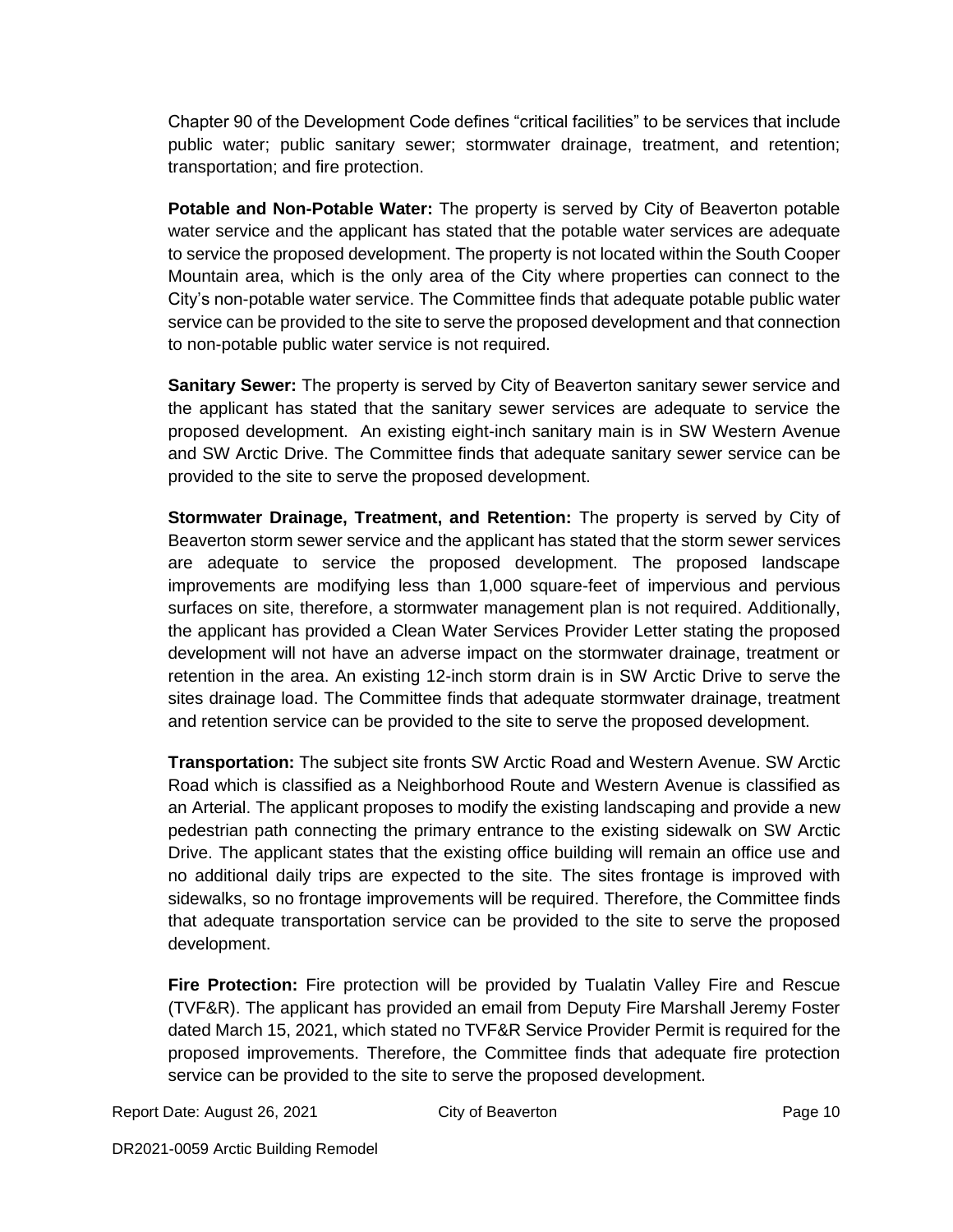For these reasons, the Committee finds that critical facilities and services related to the proposed development are available with adequate capacity to serve the development.

**Conclusion:** Therefore, the Committee finds that the proposal meets the approval criterion.

### **Section 40.03.1.B**

*Approval Criterion: Essential facilities and services related to the proposed development are available, or can be made available, with adequate capacity to serve the development prior to its occupancy. In lieu of providing essential facilities and services, a specific plan may be approved if it adequately demonstrates that essential facilities, services, or both, will be provided to serve the proposed development within five (5) years of occupancy.*

#### FINDING:

Chapter 90 of the Development Code defines "essential facilities" to be services that include schools, transit improvements, police protection, and on-site pedestrian and bicycle facilities in the public right-of-way.

**Schools:** The proposed development is within the boundaries of the Beaverton School District. No new dwelling units are proposed as part of the development and the property will continue to operate as an office building. Therefore, the Committee finds that the proposal will not affect the existing school capacity.

**Transit Improvements:** The subject site is located adjacent to TriMet's Bus Line 53- Arctic/Allen. Bus Line 78 runs on a loop to Beaverton Transit Center, along Lombard, Allen, Arctic, Western, 5th, Griffith, and Beaverton-Hillsdale Highway, during the weekday morning and evening rush hours. Therefore, the Committee finds that there are adequate transit services to serve the proposed development.

**Police Protection:** The City of Beaverton Police Department will continue to serve the development site. As of the date of this report, Beaverton Police have not provided comments or recommendations to the Committee. Therefore, the Committee finds that adequate police protection service can be provided to the site to serve the proposed development.

**Pedestrian and Bicycle Facilities:** The site's existing pedestrian on-site facilities connect to SW Arctic Drive. These connections are proposed to be improved with a new ADA accessible path to supplement the existing non-compliant ADA pedestrian path connecting the primary SW Arctic Drive. There are sidewalks on SW Arctic Drive and SW Western Avenue abutting the site. The proposed improvements will not alter the existing shared vehicle and bicycle lanes on SW Arctic Drive and SW Western Avenue. Therefore, the Committee finds that adequate pedestrian and bicycle facilities can be provided to the site to serve the proposed development.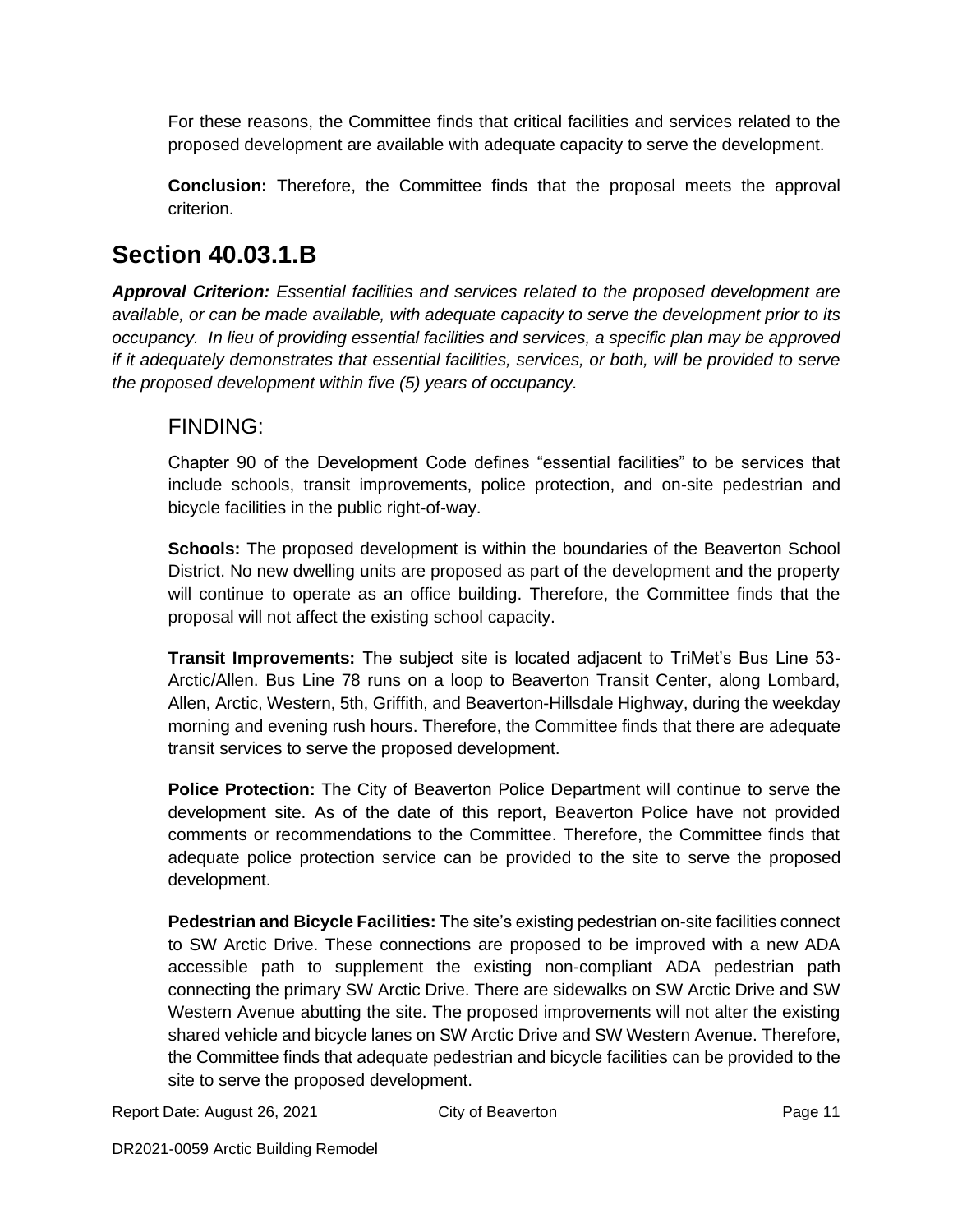For these reasons, the Committee finds that essential facilities and services related to the proposed development are available with adequate capacity to serve the development.

**Conclusion:** Therefore, the Committee finds that the proposal meets the approval criterion.

### **Section 40.03.1.C**

*Approval Criterion: The proposed development is consistent with all applicable provisions of Chapter 20 (Land Uses) unless the applicable provisions are modified by means of one or more applications which shall be already approved or which shall be considered concurrently with the subject application; provided, however, if the approval of the proposed development is contingent upon one or more additional applications, and the same is not approved, then the proposed development must comply with all applicable provisions of Chapter 20 (Land Uses).*

#### FINDING:

The site is zoned OI- Office Industrial. The Committee refers to the Chapter 20 use and site development requirements table at the end of this report, which evaluates the project as it relates to applicable code requirements of Chapter 20 (Land Uses). Staff will provide findings for the Design Review Two request within the applicable section of the staff report. As demonstrated in the table, the development proposal is consistent with all applicable provisions of Chapter 20 (Land Uses).

**Conclusion:** Therefore, the Committee finds that the proposal meets the approval criterion.

### **Section 40.03.1.D**

*Approval Criterion: The proposed development is consistent with all applicable provisions of Chapter 60 (Special Requirements) and all improvements, dedications, or both, as required by the applicable provisions of Chapter 60 (Special Requirements), are provided or can be provided in rough proportion to the identified impact(s) of the proposed development.*

### FINDING:

The Committee cites the Code Conformance Analysis chart at the end of this report, which evaluates the proposal as it relates the applicable Code requirements of Chapter 60 (Special Requirements).

Report Date: August 26, 2021 City of Beaverton **Page 12 Section 60.30 Off-Street Parking:** Beaverton Development Code (BDC) Section 60.30.10.5 outlines the parking requirements for a site located in the Office Industrial zone. The use of the site is considered an Office/Administrative Service and located in Parking Zone B. The minimum parking ratio requirement for motor vehicles is 2.7 parking spaces per 1,000 square feet of gross floor area and the maximum parking ratio is 4.1 spaces per 1,000 square feet of gross floor area. The applicant states the existing building is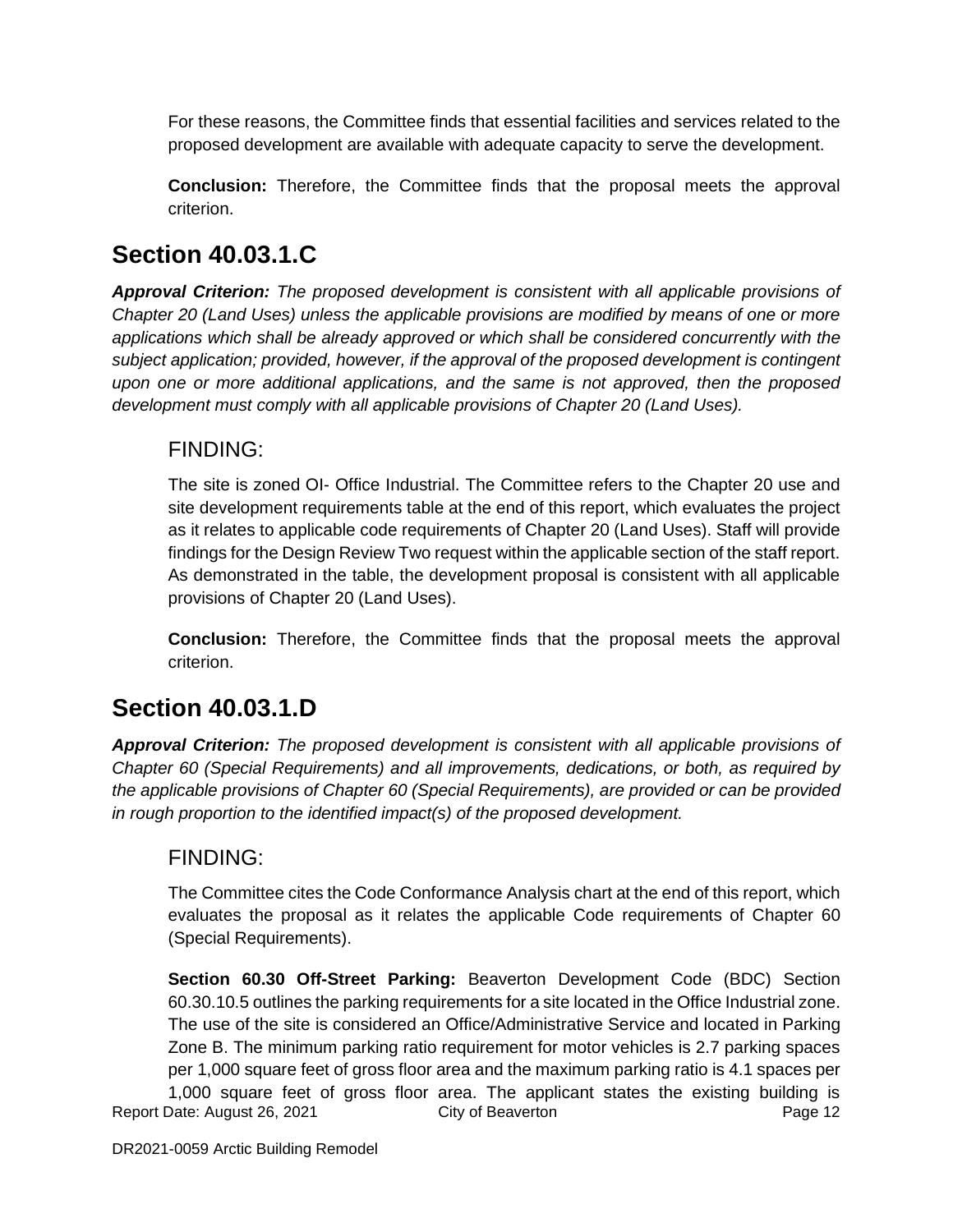approximately 14,250 square feet which would require a minimum of 38 parking spaces and a maximum of 58 parking spaces. However, based on prior land use approvals the subject site has 28 parking spaces. Since the proposed scope of work is limited to landscaping changes, pedestrian improvements and minor façade changes without increasing the gross floor area of the building and the parking area is not being altered, the existing parking area is not being reviewed with this application.

Per BDC Section 60.30.10.5.B, the minimum short-term bicycle parking for a 14,250 square foot Office/Administrative use is 2 spaces. The applicant states there is currently no short-term bicycle parking on site. The proposed scope of work is limited to landscaping changes, pedestrian improvements, and minor façade changes without increasing the gross floor area of the building. The short-term bicycle parking area is not being altered; therefore, the bicycle parking area is not being reviewed with this application.

Per BDC Section 60.30.10.5.B, the minimum long-term bicycle parking for a 14,250 square foot Office/Administrative use is 2 spaces. The applicant states there is currently no short-term bicycle parking on site. The proposed scope of work is limited to landscaping changes, pedestrian improvements, and minor façade changes without increasing the gross floor area of the building. The long-term bicycle parking area is not being altered, therefore, the bicycle parking area is not being reviewed with this application

**Section 60.55 Transportation Facilities:** The applicant states that building is currently vacant and was previously used as an office/administrative building. The proposed development is modifying the existing landscaping and façade. The building will continue to be used as an office building and no additional trips are expected as a result of the proposed development. Therefore, the threshold for a full traffic impact analysis or traffic management plan is not required.

Per BDC Section 60.55.25.1 Street and Bicycle Pedestrian Connection Requirements, the applicant states the frontages on SW Western Avenue and SW Arctic Drive both have sidewalks with curbs and planter strips to provide for safe pedestrian circulation. SW Western Avenue is designated as an Arterial/Collector without Bicycle Lanes pursuant to the Figure 6.2 of the Transportation System Plan. SW Arctic Drive is designated as Neighborhood Route and currently doesn't have bicycle lanes. No new streets or right-ofway improvements are proposed as part of this development.

Per BDC Section 60.55.25.4 Street and Bicycle Pedestrian Connection Requirements, the applicant states no new bicycle connections are proposed to the boundary of the parcel with this development. A new ADA accessible path is proposed to connect the primary building entrance to SW Arctic Drive to increase the pedestrian connectivity to the abutting sidewalks.

Per BDC Section 60.55.25.6 Street and Bicycle Pedestrian Connection Requirements, the applicant states there is access to safely cross SW Arctic Drive at the corner with SW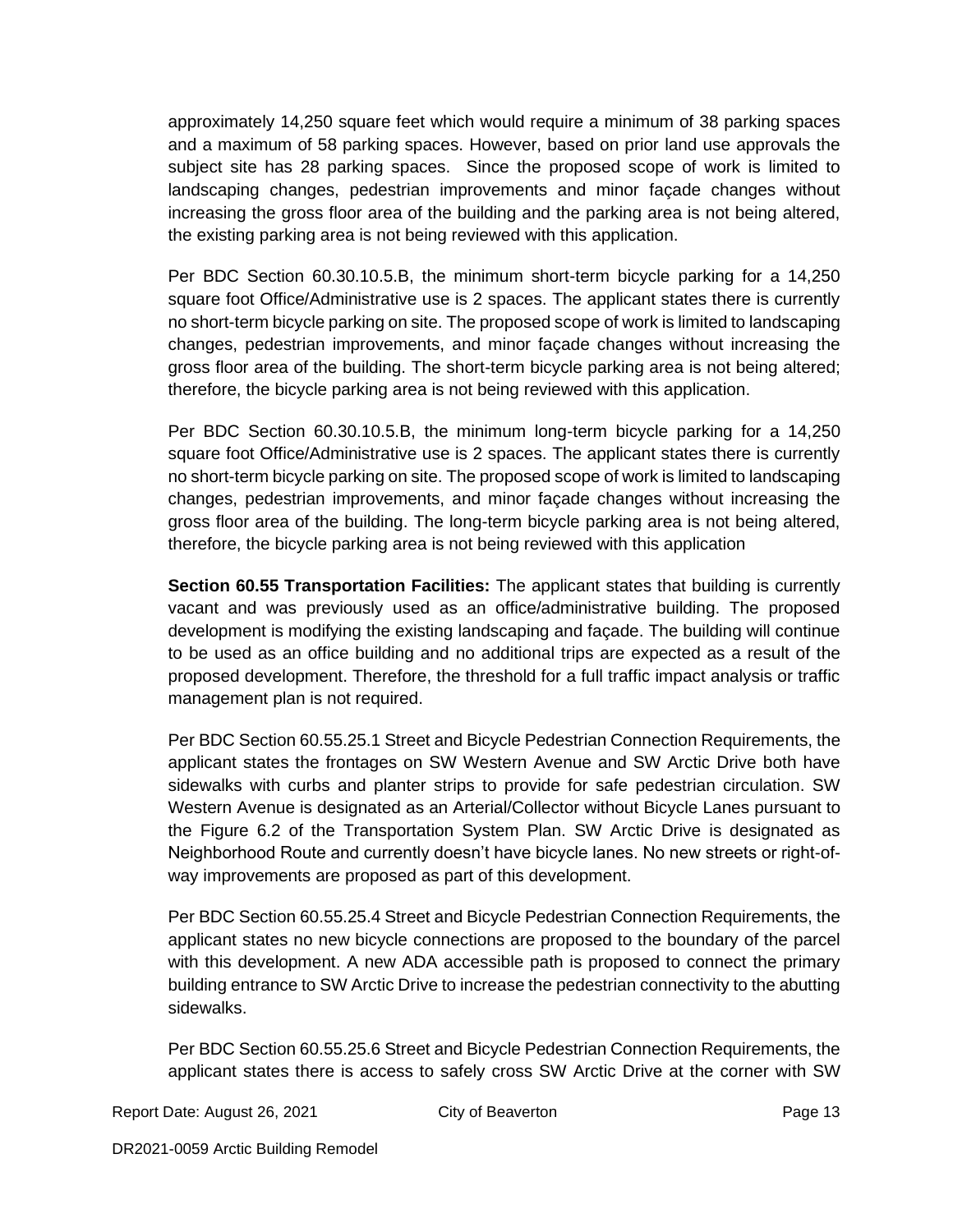Western Avenue. The nearest traffic-controlled intersection on SW Westerns is at SW 5<sup>th</sup> Street, approximately 650 feet to the north.

Per BDC Section 60.55.25.7 Street and Bicycle Pedestrian Connection Requirements, the applicant states the proposed ADA accessible pathway will connect the sidewalk on SW Arctic Drive to the primary entrance of the building. No proposed connections to adjacent properties are proposed.

Per BDC Section 60.55.25.10.A. Pedestrian Circulation, the applicant states walkways are available to the public via the buildings primary entrance and SW Arctic Drive, the western parking lot and the primary entrance, and from the eastern parking lot to SW Arctic Drive public sidewalk. There are existing walkways between these areas, which aren't proposed for modification with this project.

Per BDC Section 60.55.25.10.B. Pedestrian Circulation, the applicant states the property has approximately 300 feet of frontage along SW Arctic Drive. There is an existing five foot walkway from SW Arctic Drive to the primary entrance to the building. Additionally, the applicant proposes a new five-foot wide ADA accessible pathway to the SW Arctic Drive. There aren't any accessways abutting the site, so the criteria isn't applicable.

Per BDC Section 60.55.25.10.C-G Pedestrian Circulation, the applicant states a new walkway will be constructed connecting the primary entrance with the sidewalk on SW Arctic Drive. The walkway will be constructed in two parts, a more direct route with stairs and a meandering five foot wide ADA compliant pathway that is less direct to account for the elevation change between SW Arctic Drive and the primary building entrance. The new walkway will not cross any areas where vehicles operate and is properly illuminated to meet the 0.5 foot-candle level as seen on the lighting plan.

**Section 60.60 Trees and Vegetation:** The applicant identifies on Sheet L3 of the plan set as the proposed planting plan. The applicant states the following ten trees were removed prior to submitting for the Design Review Two application, one Scotch Pine, four Mugo Pine, 4 European White Birch and three Flowering Cherry. It is unknown what the Diameter at Breast Height (DBH) was for the trees prior to removal. The applicant proposes estimating each tree at six inches DBH and mitigating per the standards of 60.60.25.9.C. The applicant proposes 60 inches of DBH for mitigation, including 26 conifers and 24 deciduous trees (Sheet L3 and L4). The City arborist has confirmed the proposed mitigation and estimated DBH for the removed trees is consistent with 60.60.25.9.C.

Per BDC Section 60.60.20.1.A.1 the applicant proposes protective tree fencing five feet beyond the canopy line for trees located at the eastern portion of the site during removal of invasive ivy, as seen on sheet L0.

For these reasons, the Committee finds that the proposed development is consistent with the applicable provisions of Chapter 60.

Report Date: August 26, 2021 City of Beaverton **Page 14** Page 14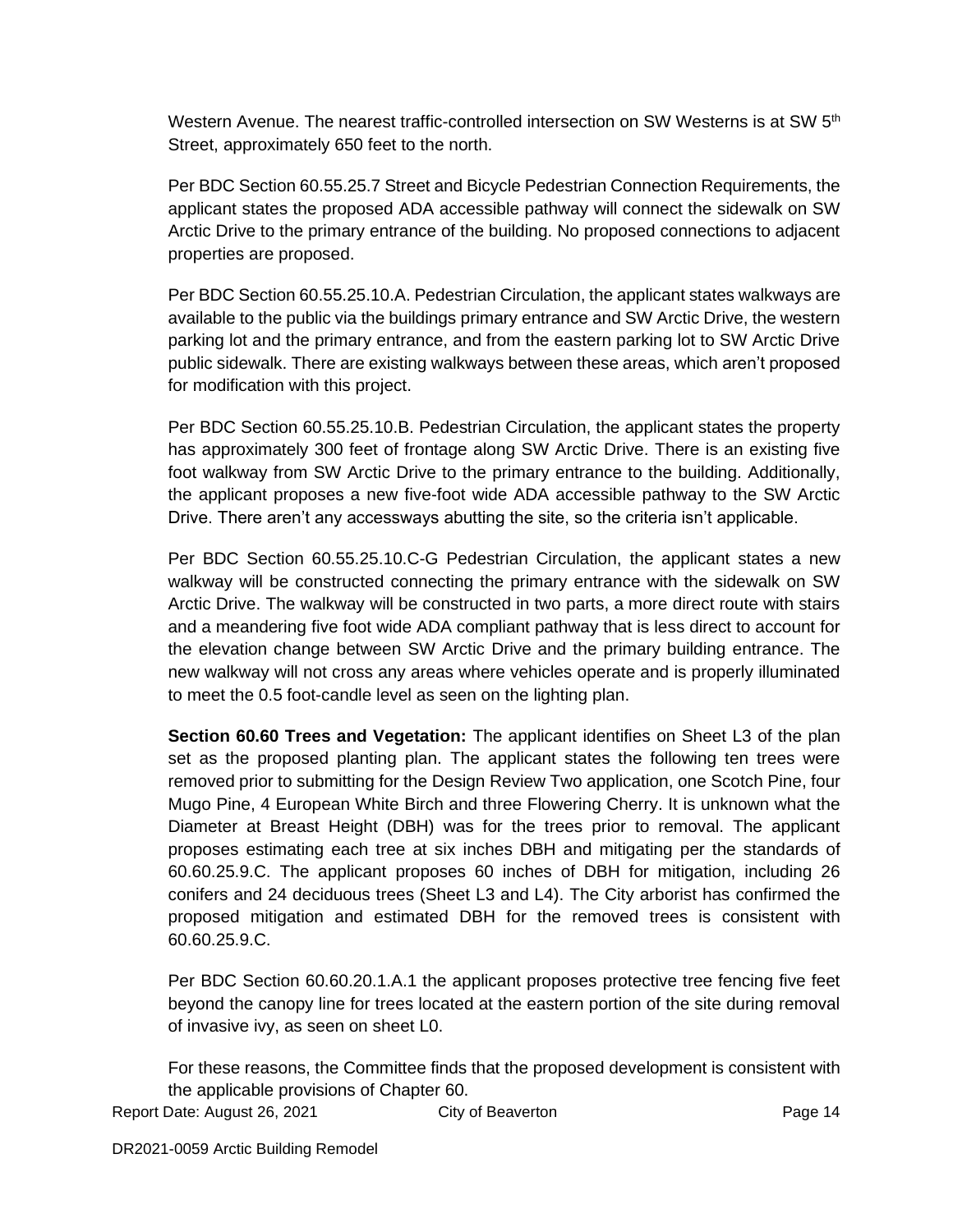**Conclusion:** Therefore, the Committee finds that the proposal meets the approval criterion.

## **Section 40.03.1.E**

*Approval Criterion: Adequate means are provided or can be provided to ensure continued periodic maintenance and necessary normal replacement of the following private common*  facilities and areas, as applicable: drainage facilities, roads and other *improved rights-of-way*, *structures, recreation facilities, landscaping, fill and excavation areas, screening and fencing, ground cover, garbage and recycling storage areas, and other facilities not subject to maintenance by the City or other public agency.*

### FINDING:

The applicant states that the proposed site plan and landscaping plan indicate all facilities and areas on site will continue to be maintained. The Committee finds that the proposal as represented does not present any barriers, constraints, or design elements that would prevent or preclude required maintenance of the private infrastructure and facilities on site.

**Conclusion:** Therefore, the Committee finds that the proposal meets the approval criterion.

### **Section 40.03.1.F**

*Approval Criterion: There are safe and efficient vehicular and pedestrian circulation patterns within the boundaries of the development.*

### FINDING:

The applicant states that safe and efficient vehicular and pedestrian circulation is already provided on site and will continue to be provided with the proposal. The applicant proposes to provide an additional pathway connecting the primary entrance to the sidewalk on SW Arctic Drive. The new pathway meets City of Beaverton standards for width, materials, lighting, and separation from vehicle traffic. There are two existing surface parking lots, and eastern one and western one that are separated by the existing building. No changes are proposed to the vehicular circulation patterns. Therefore, the Committee finds that there are safe and efficient vehicular and pedestrian circulation patterns within the boundaries of the proposed development.

**Conclusion:** Therefore, the Committee finds that the proposal meets the approval criterion.

### **Section 40.03.1.G**

Report Date: August 26, 2021 City of Beaverton **Page 15**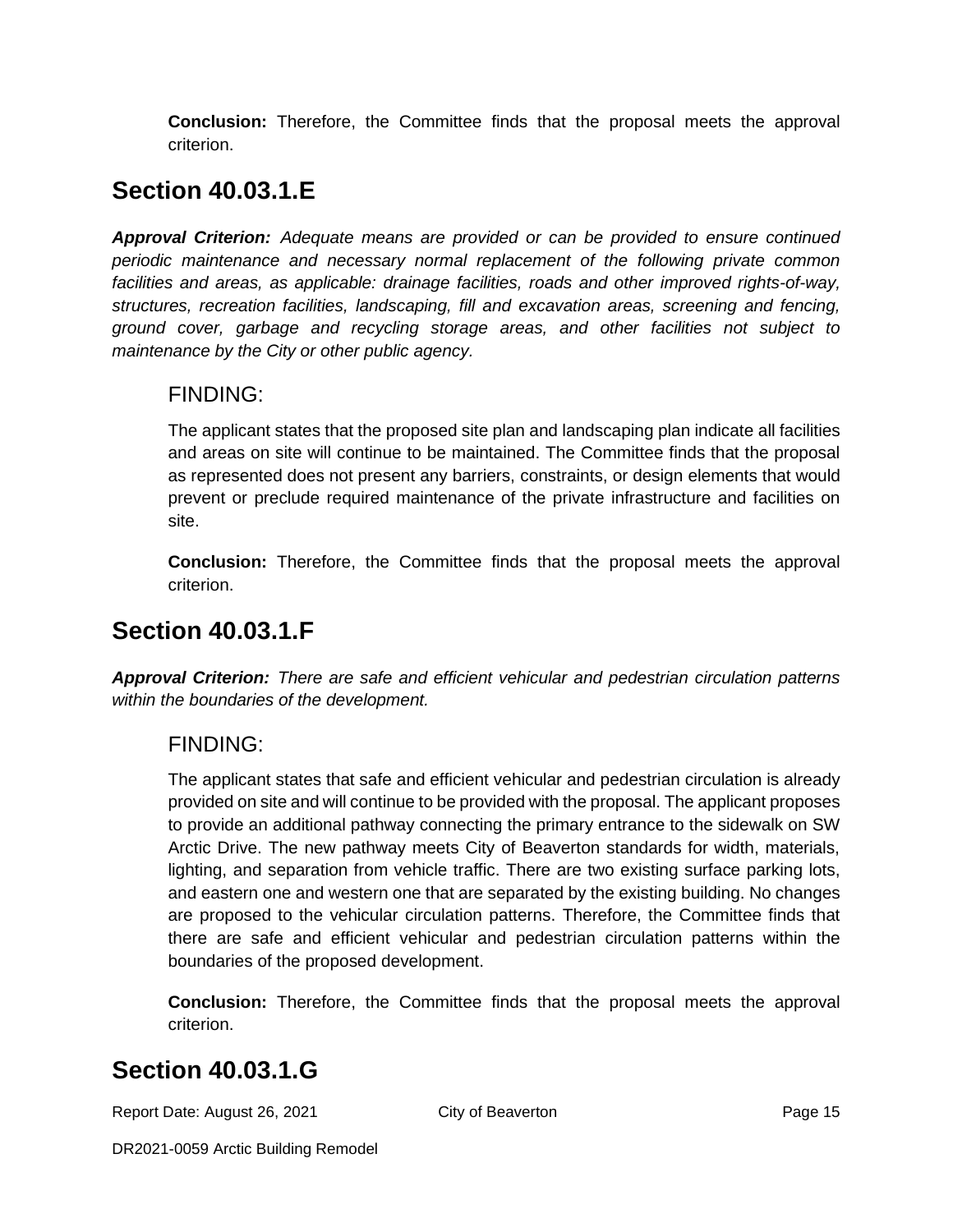*Approval Criterion: The development's on-site vehicular and pedestrian circulation systems connect to the surrounding circulation systems in a safe, efficient, and direct manner.*

### FINDING:

The Committee incorporates the findings for Approval Criterion 40.03.1.F, above, and finds that the development's on-site vehicular and pedestrian circulation systems will connect to the surrounding circulation systems in a safe, efficient, and direct manner. Each of the parking lots has its own access taken from SW Arctic Drive. The proposed scope of work is limited to landscaping, window modifications and one new ADA compliant pathway which do not inhibit the connections to the surrounding circulation systems. By providing the new pathway connecting the primary building entrance to SW Arctic Drive, the project connects to the existing circulation system.

**Conclusion:** Therefore, the Committee finds that the proposal meets the approval criterion.

## **Section 40.03.1.H**

*Approval Criterion: Structures and public facilities serving the development site are designed in accordance with adopted City codes and standards and provide adequate fire protection, including, but not limited to, fire flow.*

### FINDING:

Fire protection will be provided by Tualatin Valley Fire and Rescue (TVF&R). TVF&R staff has reviewed the proposed development's site plan and endorsed the proposal as indicated by an email from Deputy Fire Marshall Jeremy Foster, dated March 15, 2021. The Committee finds that the site can be designed in accordance with City codes and standards and provide adequate fire protection.

**Conclusion:** Therefore, the Committee finds that the proposal meets the approval criterion.

## **Section 40.03.1.I**

*Approval Criterion: Structures and public facilities serving the development site are designed in accordance with adopted City codes and standards and provide adequate protection from crime and accident, as well as protection from hazardous conditions due to inadequate, substandard, or ill-designed development.*

### FINDING:

The applicant states that the proposed improvements will be constructed in compliance with adopted City codes and standards. Compliance with vision clearance, lighting, and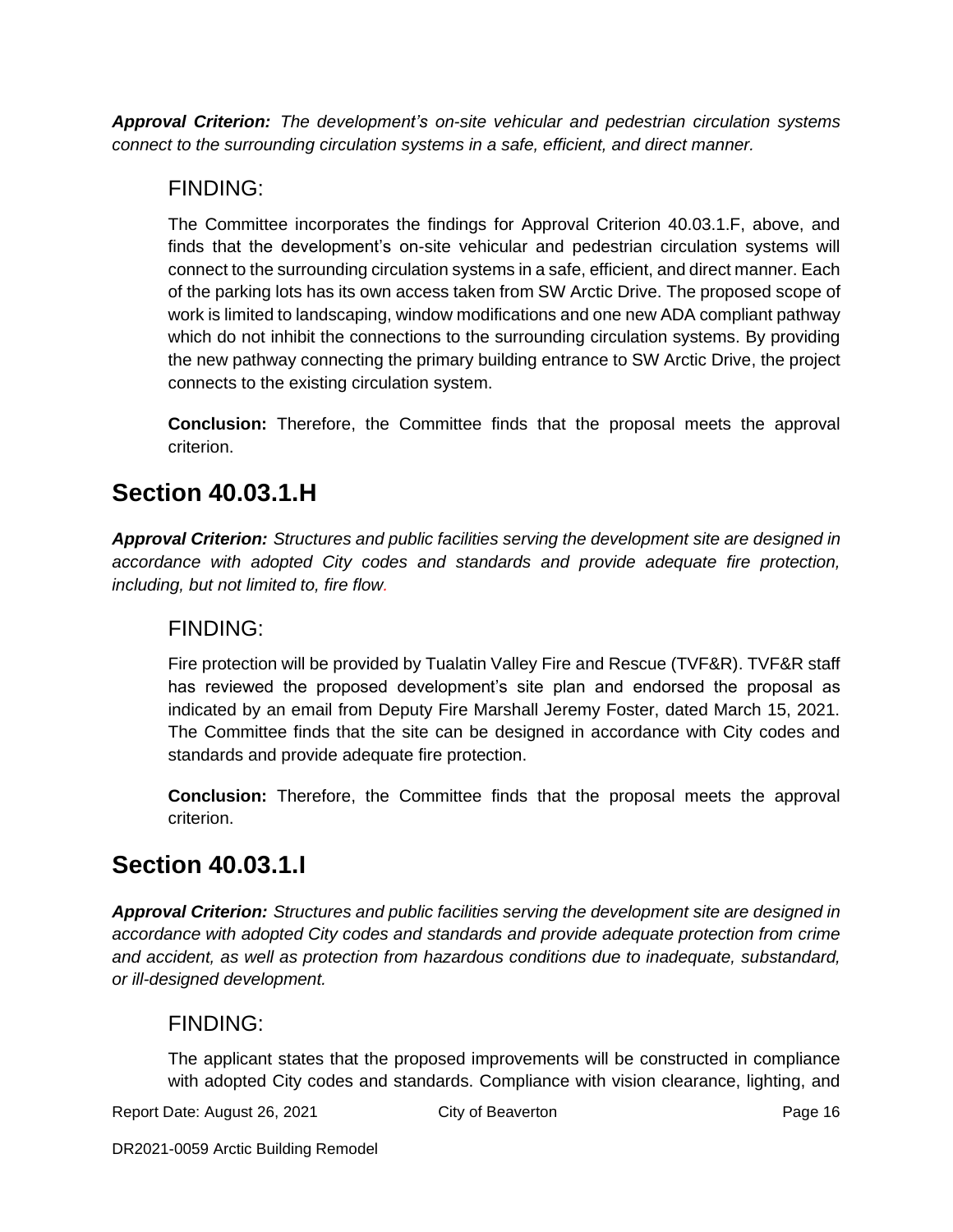glazing standards will provide protection from crime and accidents. The existing fencing around the site will provide enhanced security. Additionally, the Committee finds that review of the construction documents at the Building Permit stage will ensure protection from hazardous conditions due to inadequate, substandard, or ill-designed development.

**Conclusion:** Therefore, the Committee finds that the proposal meets the approval criterion.

### **Section 40.03.1.J**

*Approval Criterion: Grading and contouring of the development site is designed to accommodate the proposed use and to mitigate adverse effect(s) on neighboring properties, public right-of-way, surface drainage, water storage facilities, and the public storm drainage system.*

### FINDING:

The applicant states that no changes to the existing grade or contours will take place on the site. Removal of landscaping dirt and vegetation is proposed, but it will not modify any existing contours of the site. Additionally, the modifications to landscaping will not negatively impact the existing stormwater system or neighboring properties.

**Conclusion:** Therefore, the Committee finds that the proposal meets the approval criterion.

## **Section 40.03.1.K**

*Approval Criterion: Access and facilities for physically handicapped people are incorporated into the development site and building design, with particular attention to providing continuous, uninterrupted access routes.*

### FINDING:

The applicant will be required to meet all applicable accessibility standards of the International Building Code, Fire Code, and other standards as required by the ADA. The proposed pathway is ADA compliant and provides continuous, uninterrupted access to the primary building entrance via SW Arctic Drive. Committee finds that review of the proposed plans at the Building Permit and Site Development stage is sufficient to guarantee compliance with accessibility standards.

The applicant states that the proposed pathway will meet Beaverton Development Code, which either meet or exceed all standards required by the American Disabilities Act (ADA).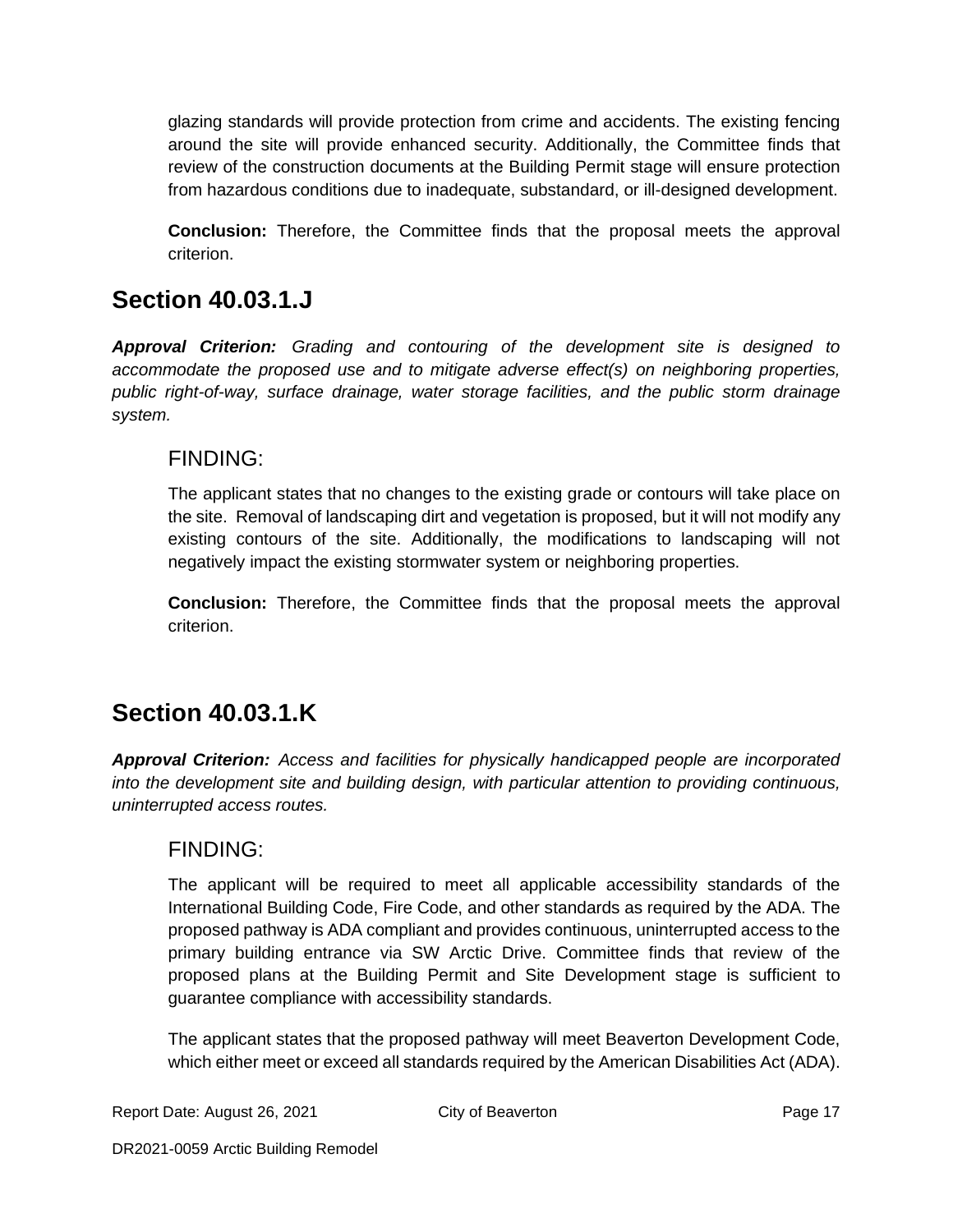**Conclusion:** Therefore, the Committee finds that the proposal meets the approval criterion.

### **Section 40.03.1.L**

*Approval Criterion: The application includes all required submittal materials as specified in Section 50.25.1 of the Development Code.*

#### FINDING:

The applicant submitted the Design Review Two Application on May 18, 2021. Staff deemed the project complete on July 21, 2021. In review of the materials during the application review process, the Committee finds that all applicable application submittal requirements identified in Section 50.25.1 are contained within this proposal.

**Conclusion:** Therefore, the Committee finds that the proposal meets the approval criterion.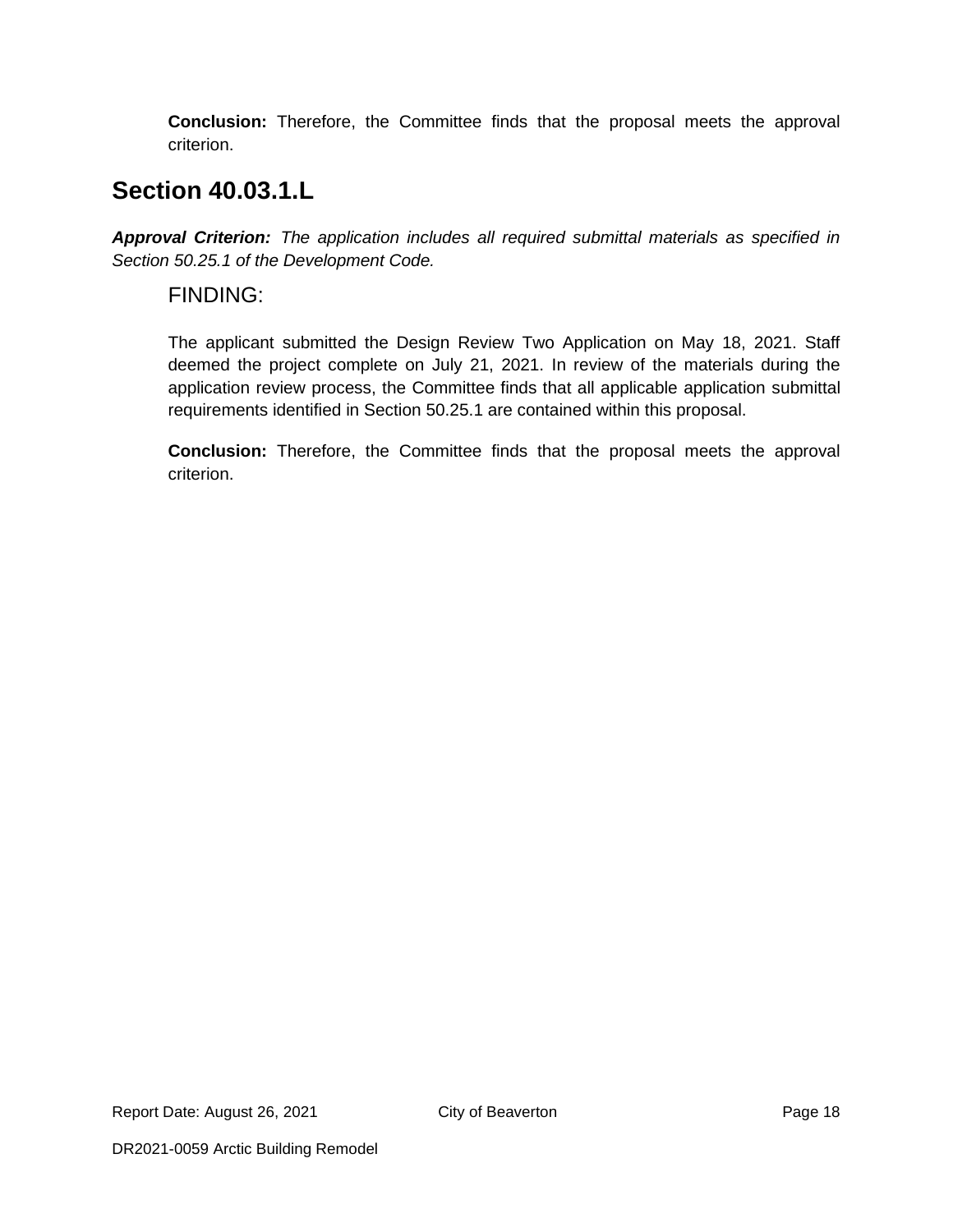## **Code Conformance Analysis**

### **Chapter 20 Use and Site Development Requirements Office Industrial (OI) Zoning District**

| <b>CODE STANDARD</b>                     | <b>CODE REQUIREMENT</b>                       | <b>PROJECT PROPOSAL</b>                                                                                                           | <b>MEETS</b><br>CODE?     |
|------------------------------------------|-----------------------------------------------|-----------------------------------------------------------------------------------------------------------------------------------|---------------------------|
|                                          | <b>Development Code Section 20.15.20</b>      |                                                                                                                                   |                           |
| Office/Administrative<br><b>Building</b> | <b>Permitted Use</b>                          | The applicant proposes modification of<br>greater than 15% of onsite landscaping,<br>new ADA pathway and minor façade<br>changes. | See DR<br><b>Findings</b> |
|                                          | <b>Development Code Section 20.15.15</b>      |                                                                                                                                   |                           |
| Minimum Parcel Area                      | None                                          | 0.85 Acres                                                                                                                        | <b>YES</b>                |
| <b>Minimum Lot Dimensions</b>            | Width: None<br>Depth: None                    | Approximately 360 feet<br>Approximately 145 feet                                                                                  | <b>YES</b>                |
| Minimum Yard Setbacks                    | Front: 35 Feet<br>Side: 10 feet<br>Rear: None | Approximately 56 feet<br>Approximately 15 feet<br>Approximately 190 feet                                                          | <b>YES</b>                |
| Maximum Building Height                  | 80 feet                                       | Approximately 26 feet for addition                                                                                                | <b>YES</b>                |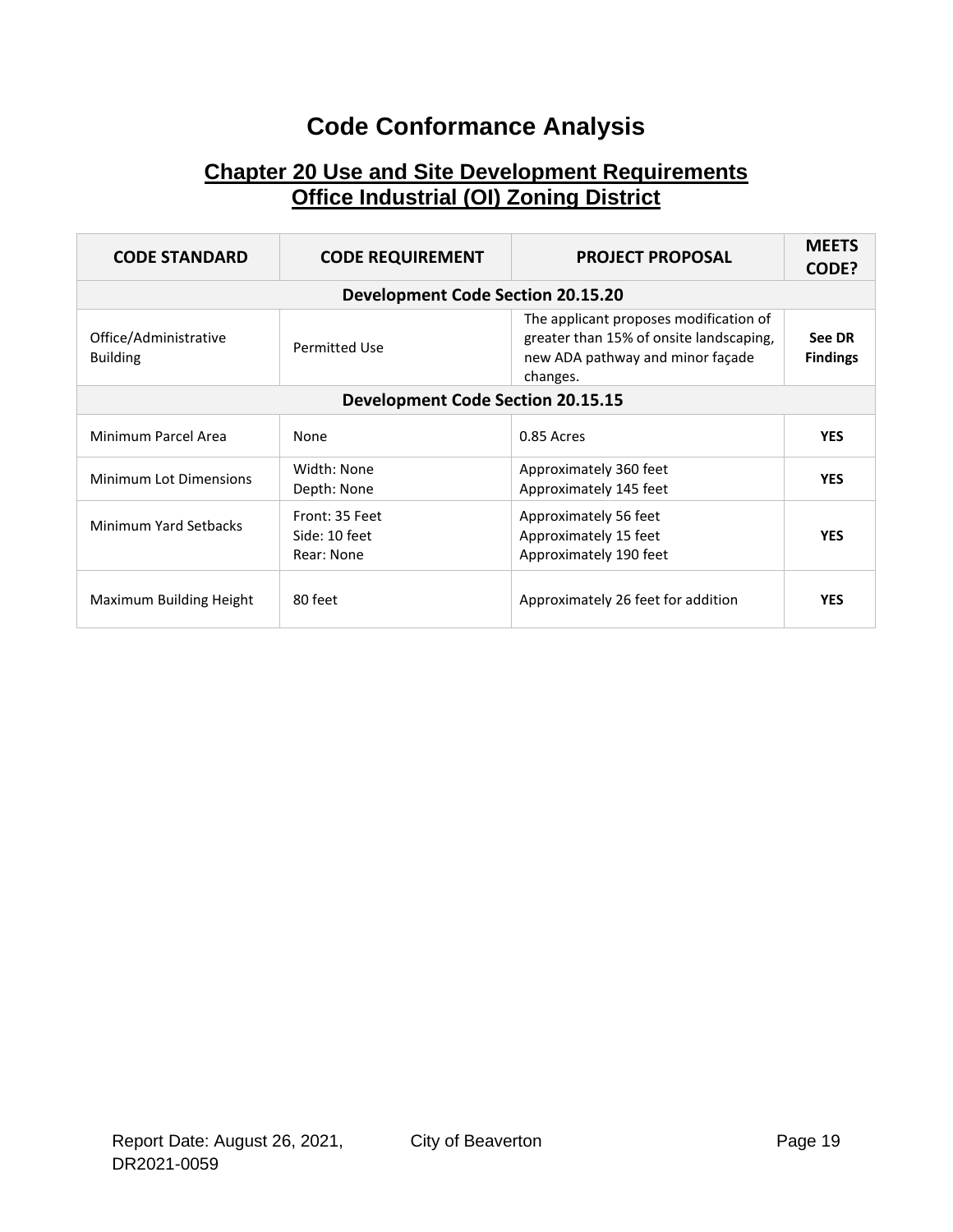### **Chapter 60 Special Requirements**

| <b>CODE STANDARD</b>                                        | <b>CODE REQUIREMENT</b>                                                                                                                    | <b>PROJECT PROPOSAL</b>                                                                                                                                                       | <b>MEETS</b><br>CODE?          |  |
|-------------------------------------------------------------|--------------------------------------------------------------------------------------------------------------------------------------------|-------------------------------------------------------------------------------------------------------------------------------------------------------------------------------|--------------------------------|--|
|                                                             | <b>Development Code Section 60.05</b>                                                                                                      |                                                                                                                                                                               |                                |  |
| Design Review<br>Principles, Standards,<br>and Guidelines   | Requirements for new<br>development and<br>redevelopment.                                                                                  | The applicant proposes<br>modification of greater than 15% of<br>onsite landscaping, new ADA<br>pathway and minor façade<br>changes.                                          | Yes, see DR<br><b>Findings</b> |  |
|                                                             | <b>Development Code Section 60.07</b>                                                                                                      |                                                                                                                                                                               |                                |  |
| Drive-Up Window<br><b>Facilities</b>                        | Requirements for drive-up,<br>drive-through, and drive-in<br>facilities.                                                                   | No drive-up window facilities are<br>proposed.                                                                                                                                | N/A                            |  |
|                                                             | <b>Development Code Section 60.10</b>                                                                                                      |                                                                                                                                                                               |                                |  |
| <b>Floodplain Regulations</b>                               | Requirements for properties<br>located in floodplain, floodway,<br>or floodway fringe.                                                     | The site is not located within a<br>floodplain.                                                                                                                               | N/A                            |  |
|                                                             | <b>Development Code Section 60.11</b>                                                                                                      |                                                                                                                                                                               |                                |  |
| <b>Food Cart Pod Regulations</b>                            | Requirements for food carts<br>and food cart pods.                                                                                         | No food cart pods are proposed.                                                                                                                                               | N/A                            |  |
|                                                             | <b>Development Code Section 60.12</b>                                                                                                      |                                                                                                                                                                               |                                |  |
| Habitat Friendly and Low<br>Impact Development<br>Practices | Optional program offering<br>various credits available for use<br>of specific Habitat Friendly or<br>Low Impact Development<br>techniques. | No Habitat Friendly or Low Impact<br>Development credits are requested.                                                                                                       | N/A                            |  |
| <b>Development Code Section 60.15</b>                       |                                                                                                                                            |                                                                                                                                                                               |                                |  |
| <b>Land Division Standards</b>                              | On-site contouring within 25<br>feet of a property line within or<br>abutting any residentially zoned<br>property.                         | Minimal grading is proposed as part<br>of the proposed project and no on-<br>site contour changes will occur.                                                                 | N/A                            |  |
|                                                             | <b>Development Code Section 60.20</b>                                                                                                      |                                                                                                                                                                               |                                |  |
| Mobile and Manufactured<br>Home Regulations                 | Requirements for the<br>placement of mobile and<br>manufactured homes.                                                                     | No mobile or manufactured homes<br>are proposed.                                                                                                                              | N/A                            |  |
| <b>Development Code Section 60.25</b>                       |                                                                                                                                            |                                                                                                                                                                               |                                |  |
| <b>Off-Street Loading</b><br>Requirements                   | Minimum: None                                                                                                                              | The minimum square footage<br>required for a Type B loading berth<br>for an office building is 25,000<br>square feet. The existing building<br>on site is 14,250 square feet. | <b>YES</b>                     |  |
| Report Date: August 26, 2021,                               | City of Beaverton                                                                                                                          |                                                                                                                                                                               | Page 20                        |  |

DR2021-0059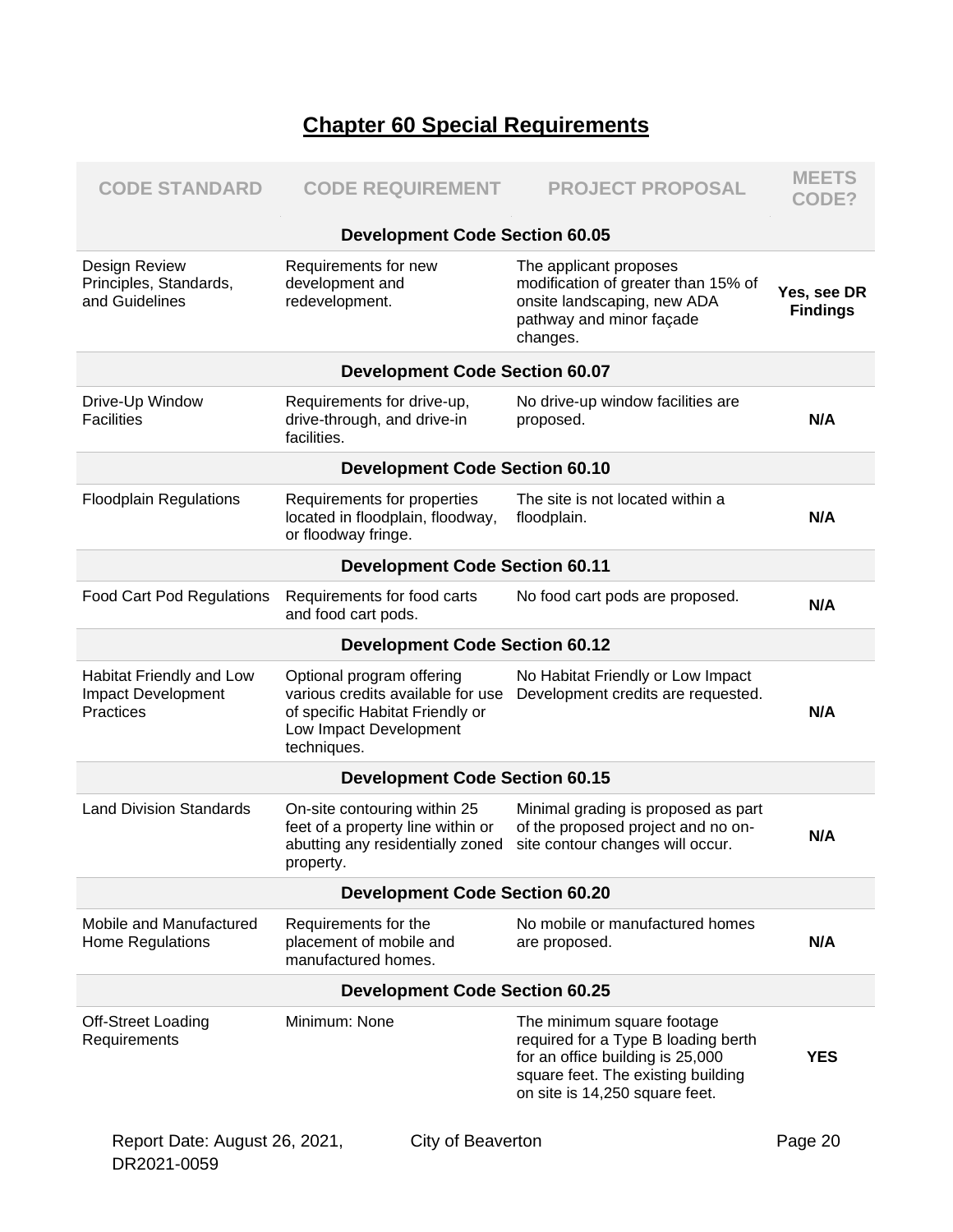Therefore, no loading berths are required for the proposed project.

| <b>CODE STANDARD</b>                                              | <b>CODE REQUIREMENT</b>                                                                          | <b>PROJECT PROPOSAL</b>                                        | <b>MEETS</b><br>CODE? |  |
|-------------------------------------------------------------------|--------------------------------------------------------------------------------------------------|----------------------------------------------------------------|-----------------------|--|
|                                                                   | <b>Development Code Section 60.30</b>                                                            |                                                                |                       |  |
| <b>Off-Street Motor</b><br><b>Vehicle Parking</b>                 | Minimum: 38 Spaces                                                                               | Refer to the Facilities Review<br>Committee findings herein.   | <b>NO</b>             |  |
|                                                                   | Maximum: 58                                                                                      |                                                                |                       |  |
|                                                                   | <b>Development Code Section 60.30</b>                                                            |                                                                |                       |  |
| <b>Required Bicycle</b><br>Parking                                | Short-term: 2 spaces.                                                                            | Refer to the Facilities Review<br>Committee findings herein.   | NΟ                    |  |
|                                                                   | Long-term: 2 spaces                                                                              |                                                                |                       |  |
|                                                                   | <b>Development Code Section 60.33</b>                                                            |                                                                |                       |  |
| Park and Recreation<br><b>Facilities and Service</b><br>Provision | Requirements for annexing<br>property to THPRD.                                                  | The site is already within THPRD's<br>boundaries.              | N/A                   |  |
|                                                                   | <b>Development Code Section 60.35</b>                                                            |                                                                |                       |  |
| Planned Unit Development                                          | Development and design<br>principles for Planned Unit<br>Developments.                           | No Planned Unit Development is<br>proposed.                    | N/A                   |  |
|                                                                   | <b>Development Code Section 60.40</b>                                                            |                                                                |                       |  |
| <b>Sign Regulations</b>                                           | Requirements for signs.                                                                          | No signs are proposed                                          | N/A                   |  |
|                                                                   | <b>Development Code Section 60.45</b>                                                            |                                                                |                       |  |
| <b>Solar Access Protection</b>                                    | Solar access requirements for<br>subdivisions and single-family<br>homes.                        | No subdivisions or single-family<br>homes are proposed.        | N/A                   |  |
|                                                                   | <b>Development Code Section 60.50</b>                                                            |                                                                |                       |  |
| Accessory Uses and<br><b>Structures</b>                           | Requirements for accessory<br>uses and structure.                                                | No accessory uses or structures<br>are proposed.               | N/A                   |  |
|                                                                   | <b>Development Code Section 60.55</b>                                                            |                                                                |                       |  |
| <b>Transportation Facilities</b>                                  | Requirements pertaining to the<br>construction or reconstruction<br>of transportation facilities | Refer to the Facilities Review<br>Committee findings herein.   | <b>YES</b>            |  |
| <b>Development Code Section 60.60</b>                             |                                                                                                  |                                                                |                       |  |
| <b>Trees and Vegetation</b>                                       | Regulations pertaining to tree<br>removal and preservation.                                      | Refer to the Facilities Review<br>Committee findings herein.   | <b>YES</b>            |  |
| <b>Development Code Section 60.65</b>                             |                                                                                                  |                                                                |                       |  |
| <b>Utility Undergrounding</b>                                     | Requirements for placing<br>overhead utilities underground.                                      | No overhead utilities are impacted<br>by the proposed project. | N/A                   |  |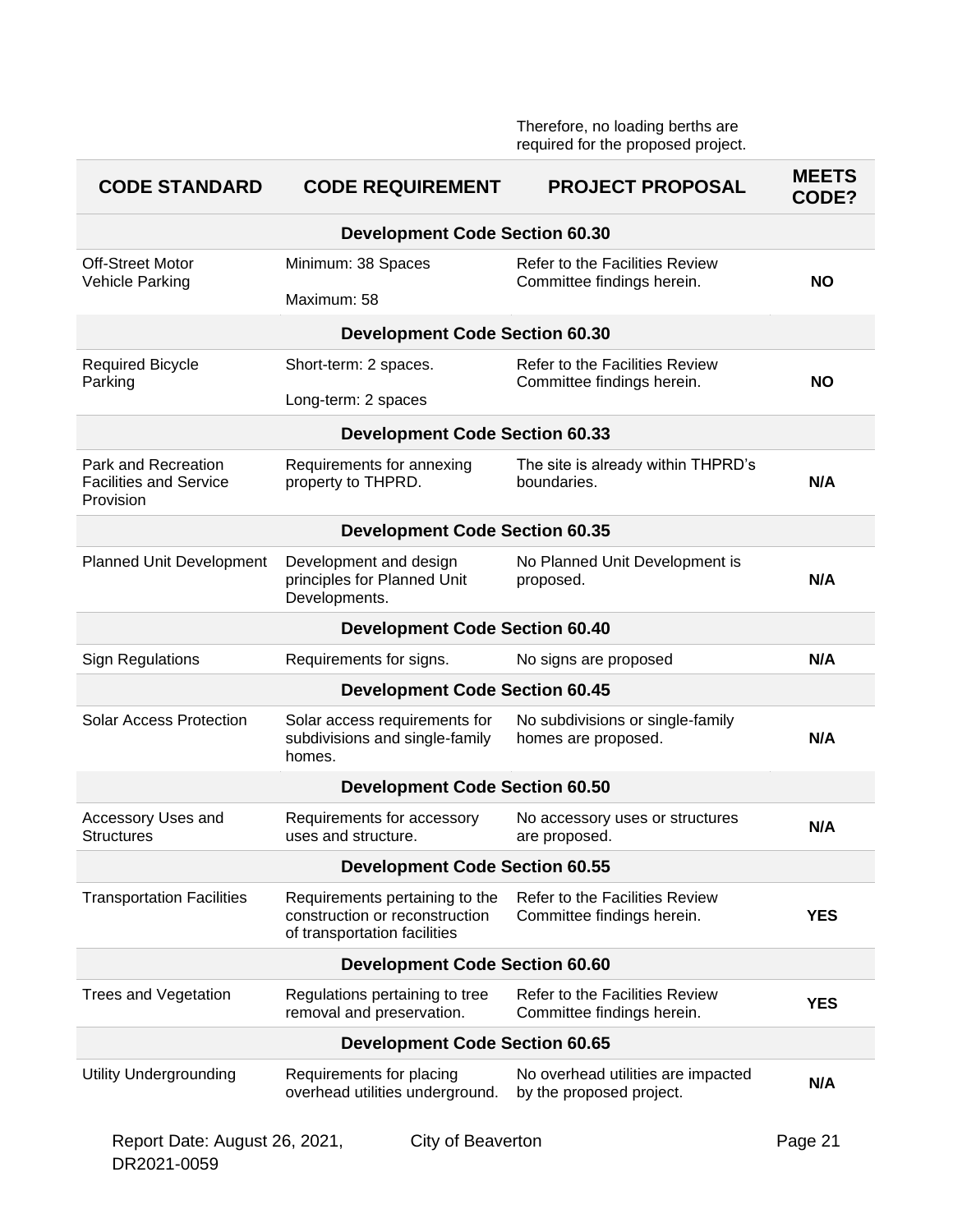| <b>CODE STANDARD</b>                               | <b>CODE REQUIREMENT</b>                                       | <b>PROJECT PROPOSAL</b>                                         | <b>MEETS</b><br>CODE? |
|----------------------------------------------------|---------------------------------------------------------------|-----------------------------------------------------------------|-----------------------|
|                                                    | <b>Development Code Section 60.67</b>                         |                                                                 |                       |
| <b>Significant Natural</b><br><b>Resources</b>     | Regulations pertaining to<br>wetlands and riparian corridors. | The site does not contain any<br>significant natural resources. | N/A                   |
|                                                    | <b>Development Code Section 60.70</b>                         |                                                                 |                       |
| <b>Wireless Communication</b><br><b>Facilities</b> | Regulations pertaining to<br>wireless facilities.             | No wireless communication<br>facilities are proposed.           | N/A                   |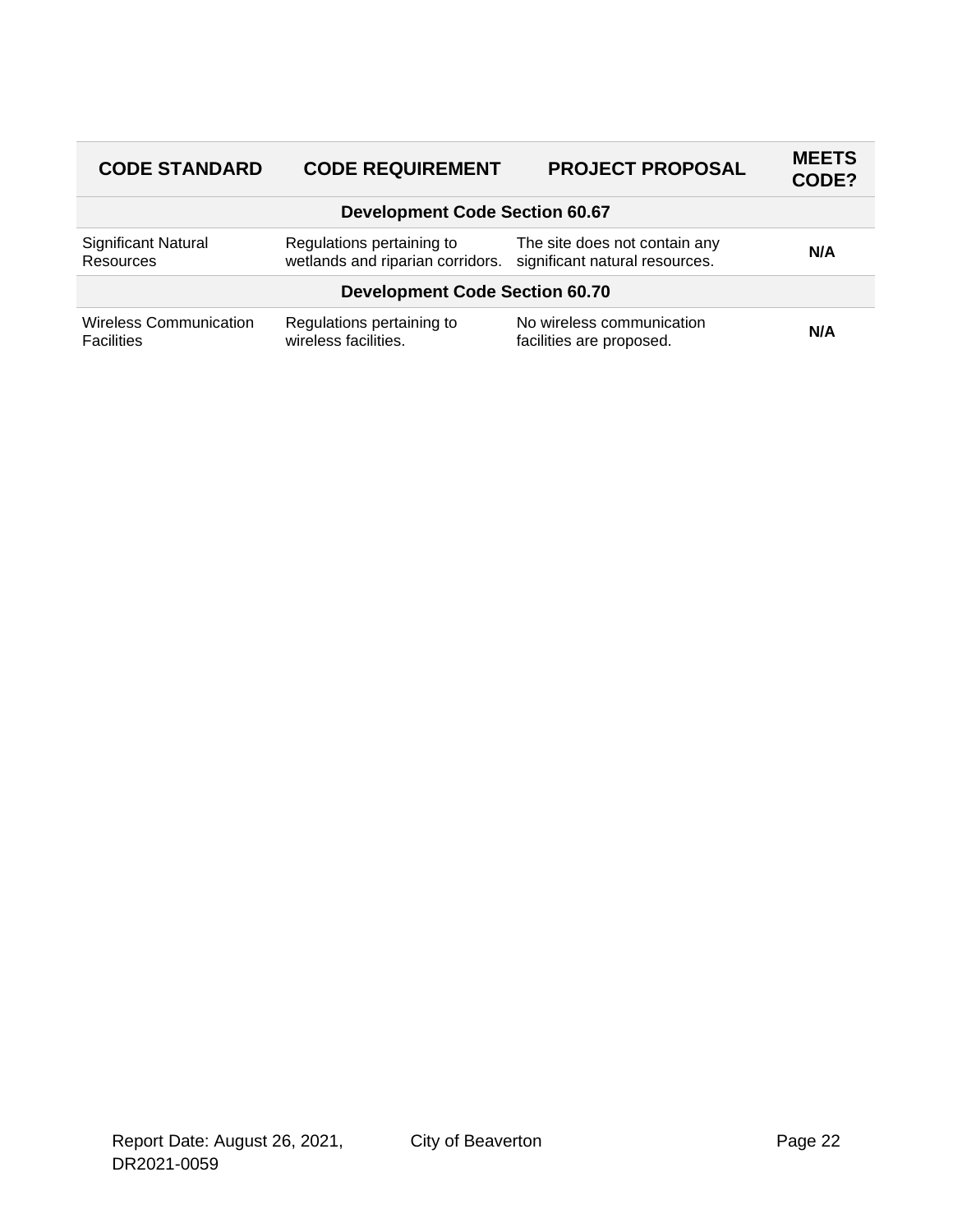# <span id="page-22-0"></span>**Attachment B: DESIGN REVIEW TWO DR2021-0059**

### ANALYSIS AND FINDINGS FOR DESIGN REVIEW TWO APPROVAL

**Recommendation:** Based on the facts and findings presented below, staff recommends **APPROVAL** of **DR2021-0059**, subject to the applicable conditions identified in Attachment C.

## Section 40.03.1 Facilities Review Committee Approval Criteria:

*The applicant for development must establish that the application complies with all relevant standards in conformance with Section 50.25.1.B and all the following criteria have been met, as applicable.*

#### FINDING:

Staff has reviewed the applicable Facilities Review Committee approval criteria in Attachment A of this report. Staff cites the findings presented in Attachment A in response to the Facilities Review Committee approval criteria. As identified in Attachment A, the proposal meets Approval Criteria 40.03.1.A through L, subject to conditions of approval identified in Attachment D.

**Conclusion:** Therefore, staff finds that by meeting the conditions of approval the proposal meets the Facilities Review Committee approval criteria.

## Section 40.20.05 Purpose:

The purpose of Design Review is to promote Beaverton's commitment to the community's appearance, quality pedestrian environment, and aesthetic quality. It is intended that monotonous, drab, unsightly, dreary, and inharmonious development will be discouraged. Design Review is also intended to conserve the City's natural amenities and visual character by ensuring the proposals are properly related to their sites and to their surroundings by encouraging compatible and complementary development. The purpose of Design Review as summarized in this Section is carried out by the approval criteria listed herein.

## Section 40.20.15.2.C Approval Criteria

*In order to approve a Design Review Two application, the decision-making authority shall make findings of fact based on evidence provided by the applicant demonstrating that all the following criteria are satisfied:*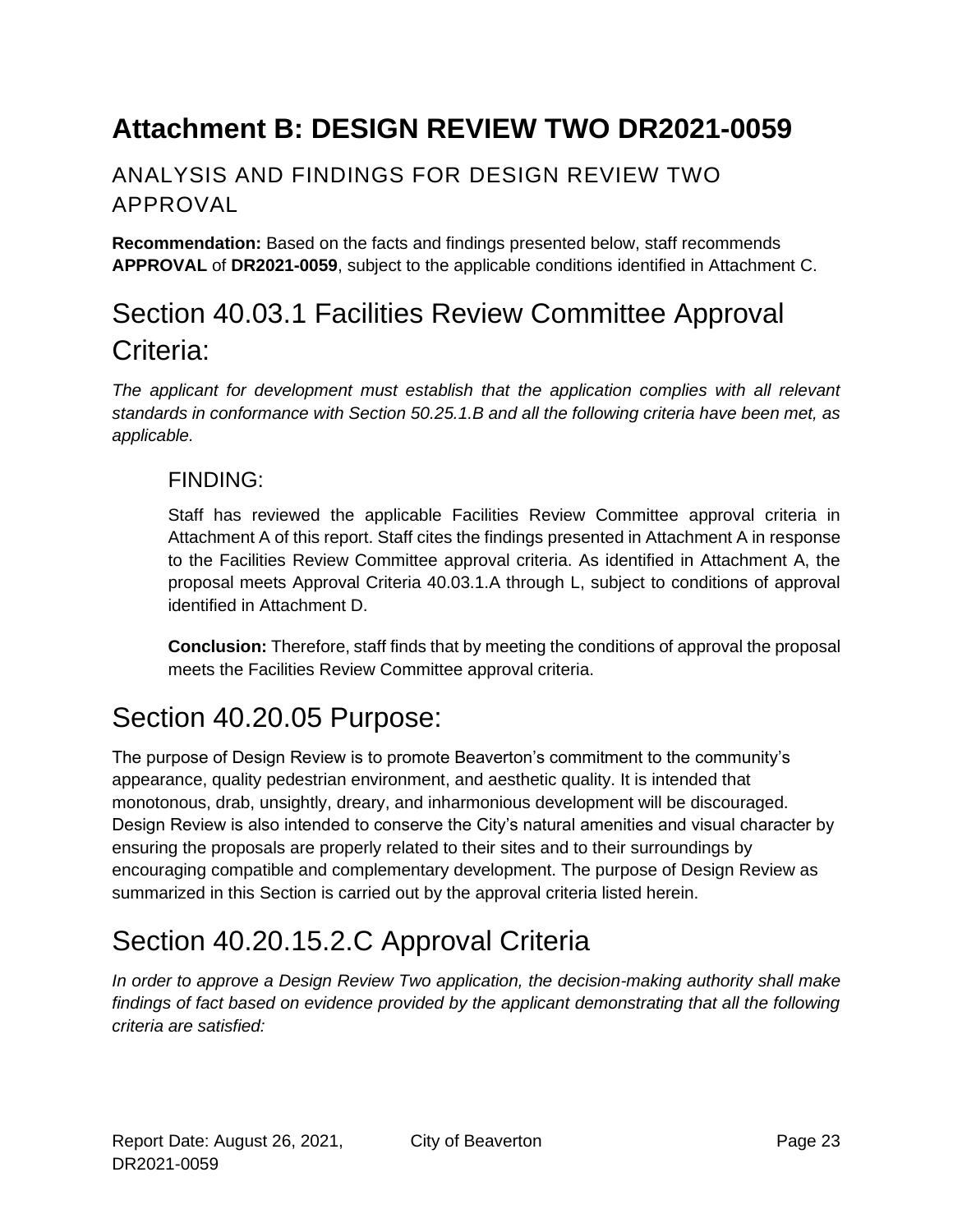# **Section 40.20.15.2.C.1**

The proposal satisfies the threshold requirements for a Design Review Two application.

### FINDING:

The applicant proposes modification of 16,745 square feet of landscaping, which is 45 percent of the existing site. Threshold 6 of Design Review 2 reads "Any change in excess of 15 percent of the square footage of on-site landscaping or pedestrian circulation area with the exception for an increase in landscape art of up to 25 percent." Therefore, the application meets Threshold 6 for Design Review Two.

**Conclusion:** Therefore, staff finds the proposal meets the criterion for approval.

## **Section 40.20.15.2.C.2**

All City application fees related to the application under consideration by the decision-making authority have been submitted.

### FINDING:

The City of Beaverton received the appropriate fee for a Design Review Two application.

**Conclusion:** Therefore, staff finds the proposal meets the criterion for approval.

# **Section 40.20.15.2.C.3**

**Approval Criteria:** The proposal contains all applicable application submittal requirements as specified in Section 50.25.1. of the Development Code.

### Finding:

Pursuant to Section 50.25.1, the application package includes all of the necessary submittal requirements.

**Conclusion:** Therefore, staff finds that the proposal meets the criterion.

# **Section 40.20.15.2.C.4**

**Approval Criteria:** The proposal is consistent with all applicable provisions of Sections 60.05.15. through 60.05.30. (Design Standards).

### Finding:

The proposal involves modification of existing landscaping, new pedestrian pathways and minor façade improvements to fenestration. Staff cites the findings in the Design Review Standard Analysis chart (Table 4) in this report which evaluate the project in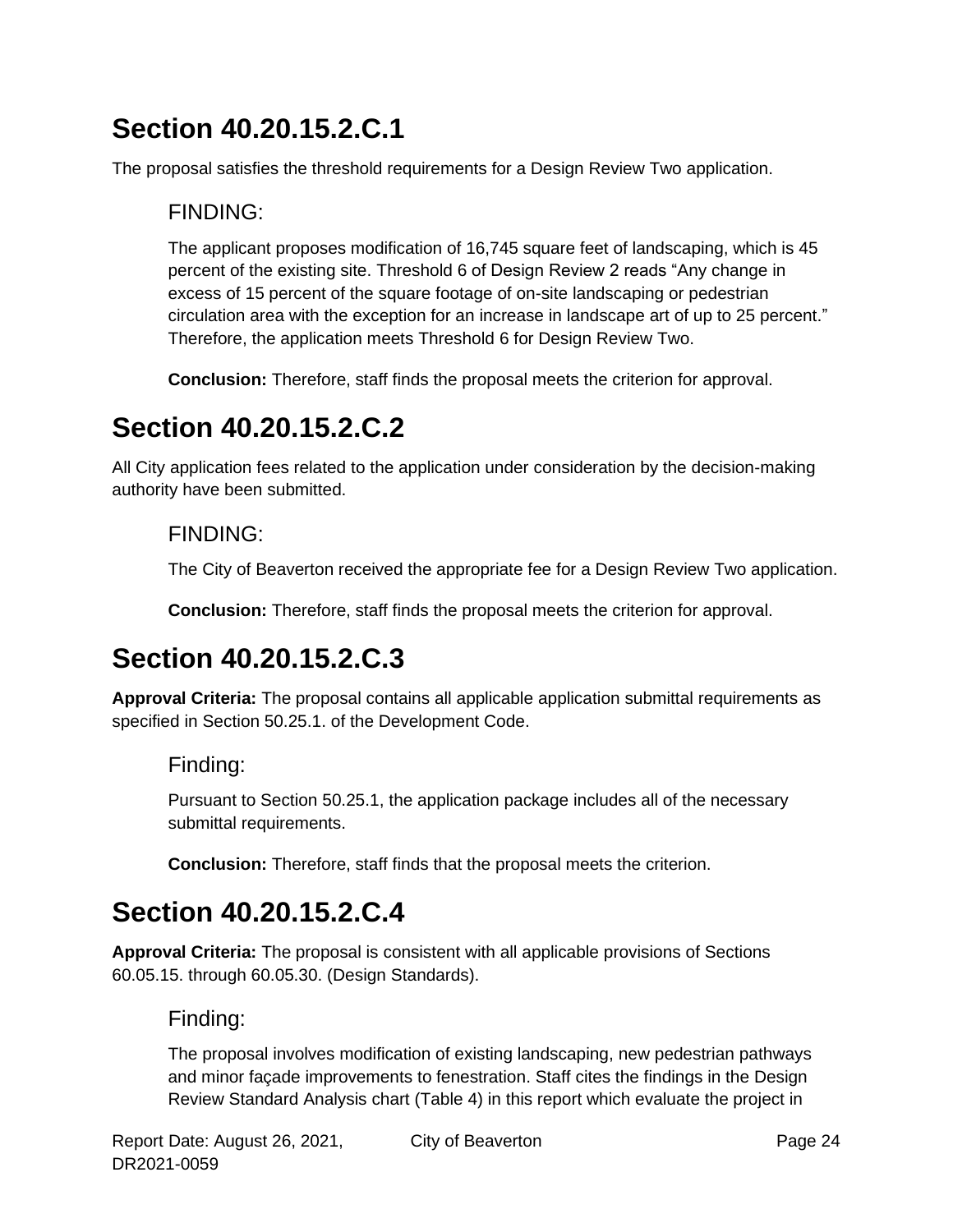response to applicable Code standards of Sections 60.05.15 through 60.05.30 (Design Standards). In part, the chart provides a summary response to design review standards determined to be applicable in the subject case. The applicant's plans and materials show compliance with these standards. Certain conditions of approval are proposed to ensure the plan is constructed consistent with these standards.

**Conclusion:** Therefore, staff finds that the proposal will meet the criterion for approval by meeting the conditions of approval.

# **Section 40.20.15.2.C.5**

**Approval Criteria:** For additions to or modifications of existing development, the proposal is consistent with all applicable provisions of Sections 60.05.15 through 60.05.30 (Design Standards) or can demonstrate that the additions or modifications are moving towards compliance of specific Design Standards if any of the following conditions exist:

### Finding:

The proposal involves modification of existing landscaping, new pedestrian pathways and minor façade improvements to fenestration. Staff cites the Design Review Standard Analysis chart which evaluates the proposal's compliance with Design Review Standards. The applicant's plans and materials show compliance with these standards. Certain conditions of approval are proposed to ensure the plan is constructed consistent with these standards.

**Conclusion:** Therefore, staff finds that the proposal will meet the criterion for approval by meeting the conditions of approval.

# **Section 40.20.15.2.C.6**

**Approval Criteria:** The proposal complies with grading standards outlined in Section 60.15.10 or approved with an Adjustment or Variance.

### Finding:

The application does not propose grading subject to the standards outlined in Section 60.15.10 of the Development Code.

**Conclusion:** Therefore, staff finds that the proposal is not applicable.

## **Section 40.20.15.2.C.7**

**Approval Criteria:** and documents related to the request, which will require further City approval, shall be submitted to the City in the proper sequence.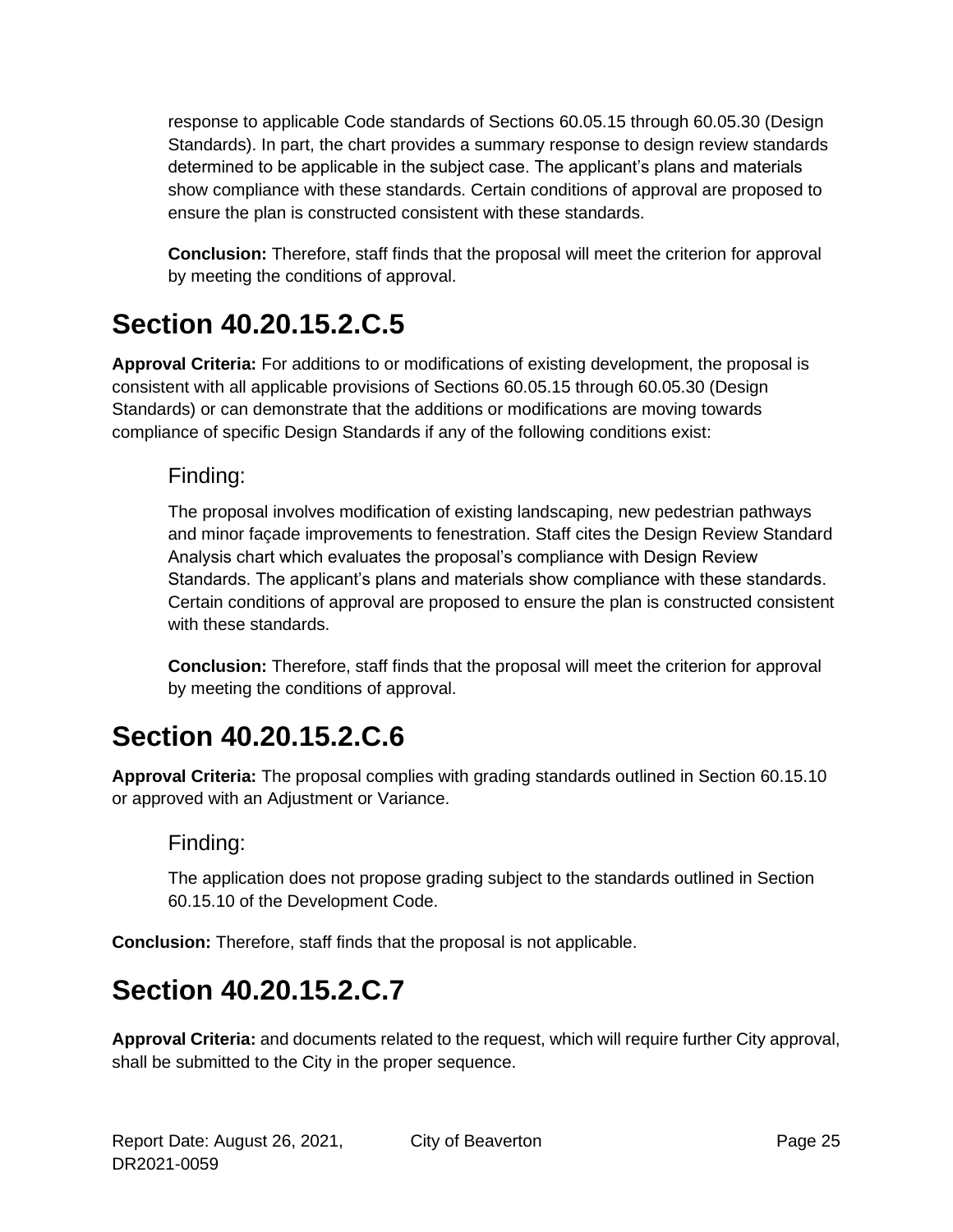### Finding:

The applicant has submitted all documents related to this request for Design Review Two approval.

**Conclusion:** Therefore, staff finds that the proposal will meet the criterion for approval by meeting the conditions of approval.

| <b>DESIGN STANDARD</b>                                                                                                                                                                      | <b>PROJECT</b>                                                                                                                                                                                                                                                                                 | <b>MEETS</b>    |  |  |  |
|---------------------------------------------------------------------------------------------------------------------------------------------------------------------------------------------|------------------------------------------------------------------------------------------------------------------------------------------------------------------------------------------------------------------------------------------------------------------------------------------------|-----------------|--|--|--|
|                                                                                                                                                                                             | <b>PROPOSAL</b>                                                                                                                                                                                                                                                                                | <b>STANDARD</b> |  |  |  |
|                                                                                                                                                                                             | <b>Building Design and Orientation</b>                                                                                                                                                                                                                                                         |                 |  |  |  |
| 60.05.15.1.B<br>Buildings visible from and<br>within 100 feet on an<br>adjacent streetthe street-<br>facing elevation(s) and the<br>elevation(s) containing a<br>primary building entrance. | The existing building has a primary<br>entrance which faces SW Arctic Drive.<br>The proposal of the project is for<br>landscaping improvements, new<br>pedestrian pathways and fenestration<br>improvements. Permanent architectural<br>features are not being reviewed with this<br>proposal. | N/A             |  |  |  |
| 60.05.15.1.C.1<br>Maximum 40' spacing<br>between permanent<br>architectural features.                                                                                                       | The proposed façade modifications<br>include permanent architectural features,<br>such as, windows and change in material<br>types from brick veneer to concrete<br>masonry.                                                                                                                   | YES             |  |  |  |
|                                                                                                                                                                                             | <b>Roof Forms</b>                                                                                                                                                                                                                                                                              |                 |  |  |  |
| 60.05.15.2<br>Roof Forms                                                                                                                                                                    | No new roof forms are proposed.                                                                                                                                                                                                                                                                | N/A             |  |  |  |
| <b>Primary Building Entrances</b>                                                                                                                                                           |                                                                                                                                                                                                                                                                                                |                 |  |  |  |
| 60.05.15.3<br><b>Primary Building Entrances</b>                                                                                                                                             | The applicant states the primary building<br>entrance will remain in its current<br>location. The existing canvas awning will<br>be replaced with a metal canopy that is<br>12 feet wide and six feet deep.                                                                                    | Yes             |  |  |  |
|                                                                                                                                                                                             | <b>Exterior Building Materials</b>                                                                                                                                                                                                                                                             |                 |  |  |  |
| 60.05.15.4.C<br><b>Foundations</b>                                                                                                                                                          | The applicant states the proposed<br>addition will not have a foundation three<br>feet above finished grade.                                                                                                                                                                                   | N/A             |  |  |  |
|                                                                                                                                                                                             | <b>Roof-Mounted Equipment</b>                                                                                                                                                                                                                                                                  |                 |  |  |  |
| 60.05.15.5.A through C<br><b>Equipment screening</b>                                                                                                                                        | No new rooftop equipment is proposed.                                                                                                                                                                                                                                                          | N/A             |  |  |  |
| Building Location and Orientation along Streets in MU and Com. Districts                                                                                                                    |                                                                                                                                                                                                                                                                                                |                 |  |  |  |
| 60.05.15.6.A-F<br><b>Street frontage</b><br><b>Multiple Use Zones</b>                                                                                                                       | The proposal is located in an industrial<br>zone.                                                                                                                                                                                                                                              | N/A             |  |  |  |
| <b>Building Scale along Major Pedestrian Routes</b>                                                                                                                                         |                                                                                                                                                                                                                                                                                                |                 |  |  |  |
|                                                                                                                                                                                             |                                                                                                                                                                                                                                                                                                |                 |  |  |  |

### **Table 4: Section 60.05 Design Standards**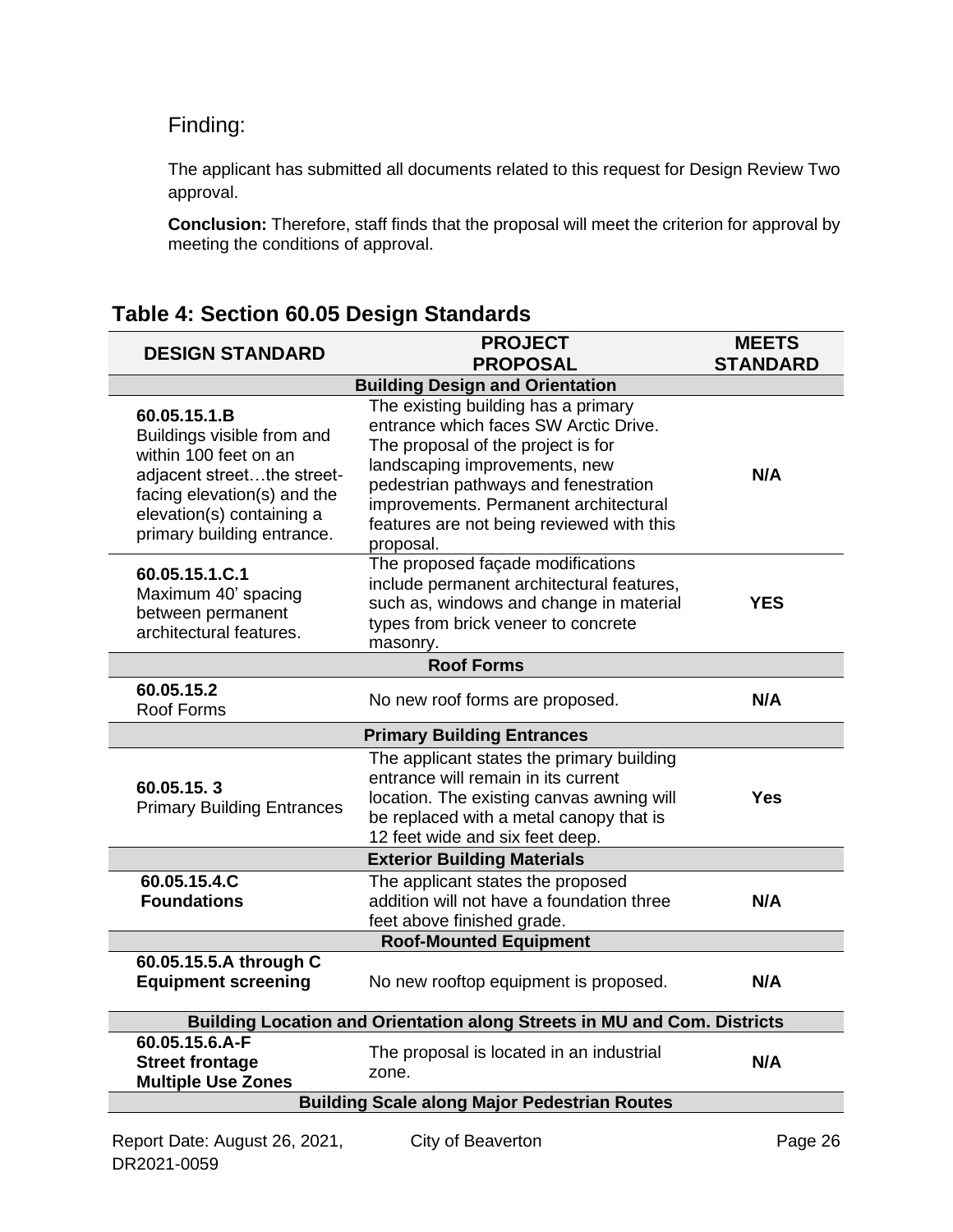| <b>DESIGN STANDARD</b>                                                 | <b>PROJECT</b><br><b>PROPOSAL</b>                              | <b>MEETS</b><br><b>STANDARD</b> |
|------------------------------------------------------------------------|----------------------------------------------------------------|---------------------------------|
| 60.05.15.7.A through C                                                 | The site is not located on a MPR.                              | N/A                             |
| <b>Ground Floor Elevation on Commercial and Multiple Use Buildings</b> |                                                                |                                 |
| 60.05.15.8.A-B<br><b>Glazing and Weather</b><br>Protection             | The existing building is located within an<br>industrial zone. | N/A                             |
| <b>Compact Detached Housing Design</b>                                 |                                                                |                                 |
| 60.05.15.9.A-K                                                         | Compact Detached Housing is not<br>proposed.                   | N/A                             |

| Section 60.05.20 Circulation and Parking Design |
|-------------------------------------------------|
|-------------------------------------------------|

| <b>DESIGN STANDARD</b>                  | <b>PROJECT</b>  | <b>MEETS</b>    |
|-----------------------------------------|-----------------|-----------------|
|                                         | <b>PROPOSAL</b> | <b>STANDARD</b> |
| Connections to the public street system |                 |                 |

| 60.05.20.1<br>Connect on-site<br>circulation to existing and<br>planned street system | The applicant demonstrates on sheet L1.1<br>of the Site Plan how the proposed<br>pedestrian pathways connect to the existing<br>pedestrian system and to SW Arctic Drive.<br>No changes to the motor vehicle or bicycle | <b>YES</b> |
|---------------------------------------------------------------------------------------|-------------------------------------------------------------------------------------------------------------------------------------------------------------------------------------------------------------------------|------------|
|                                                                                       | connection system are proposed.                                                                                                                                                                                         |            |

| Loading Areas, solid waste facilities and similar improvements |                                                                                                                                                                                                                                                                                                                                                                                        |            |
|----------------------------------------------------------------|----------------------------------------------------------------------------------------------------------------------------------------------------------------------------------------------------------------------------------------------------------------------------------------------------------------------------------------------------------------------------------------|------------|
| 60.05.20.2.A-E                                                 | No changes to the existing loading areas<br>and solid waste facilities are proposed.                                                                                                                                                                                                                                                                                                   | N/A        |
|                                                                | <b>Pedestrian Circulation</b>                                                                                                                                                                                                                                                                                                                                                          |            |
| 60.05.20.3.A<br>Link to adjacent facilities                    | The site currently has a pedestrian pathway<br>linking SW Arctic Drive with building<br>entrances and parking areas. As shown on<br>Sheet L1.1 the pedestrian pathway will be<br>removed and replaced with two new<br>pedestrian pathways, in order to meet ADA<br>accessibility standards. No changes are<br>proposed to the existing walkway on the<br>eastern side of the building. | <b>YES</b> |
| 60.05.20.3.B<br>Direct walkway connection                      | As seen on Sheet L1.1 the two proposed<br>pedestrian pathways will connect the<br>primary building entrance directly to SW<br>Arctic Drive. Pedestrian can access the<br>public bus stop on the corner of SW Arctic<br>Drive and SW Western Avenue using the<br>existing sidewalks on the abutting the site.                                                                           | <b>YES</b> |
| 60.05.20.3.C<br>Walkways every 300'                            | The site has approximately 129 feet of<br>frontage on SW Western Avenue and 299                                                                                                                                                                                                                                                                                                        | YES        |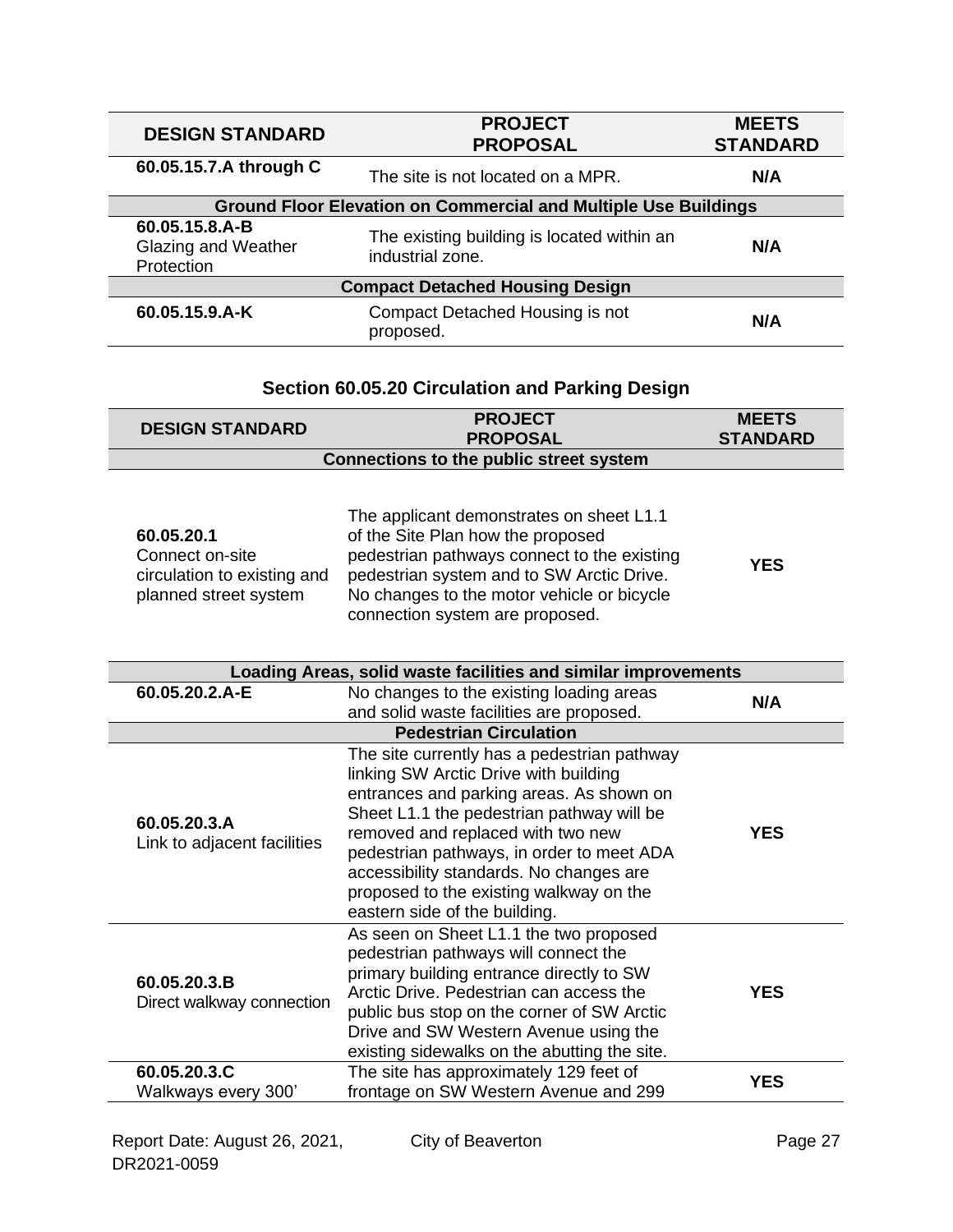| <b>DESIGN STANDARD</b>                                                                                                                                          | <b>PROJECT</b><br><b>PROPOSAL</b>                                                                                                                                                                                                                                                                                                                                                                                                                    | <b>MEETS</b><br><b>STANDARD</b> |
|-----------------------------------------------------------------------------------------------------------------------------------------------------------------|------------------------------------------------------------------------------------------------------------------------------------------------------------------------------------------------------------------------------------------------------------------------------------------------------------------------------------------------------------------------------------------------------------------------------------------------------|---------------------------------|
| 60.05.20.3.D                                                                                                                                                    | feet on SW Arctic Drive. As seen on Sheet<br>L1.1 the project proposes a direct<br>pedestrian pathway from the primary<br>building entrance to SW Arctic Drive and an<br>ADA accessible pathway from the primary<br>building entrance to SW Arctic Drive.<br>Finally, the third walkway on the eastern<br>side of the building will remain and provide<br>reasonable access to site from SW Arctic<br>Drive.<br>No changes to pedestrian connections |                                 |
| Physical separation                                                                                                                                             | through parking lots are proposed.                                                                                                                                                                                                                                                                                                                                                                                                                   | N/A                             |
| 60.05.20.3.E<br>Distinct paving                                                                                                                                 | No changes to pedestrian connections<br>crossing driveways or vehicular access<br>aisles are proposed.                                                                                                                                                                                                                                                                                                                                               | N/A                             |
| 60.05.20.3.F<br>5' minimum width                                                                                                                                | The applicant states the modified<br>pedestrian walkways are a minimum of five<br>feet and will be paved with scored concrete<br>(Sheet L1). Walkways meet ADA<br>standards.                                                                                                                                                                                                                                                                         | <b>YES</b>                      |
|                                                                                                                                                                 | <b>Street Frontages and Parking Areas</b>                                                                                                                                                                                                                                                                                                                                                                                                            |                                 |
| 60.05.20.4.A.1-2                                                                                                                                                | No changes to the street frontage or<br>parking areas are proposed.                                                                                                                                                                                                                                                                                                                                                                                  | N/A                             |
| <b>Parking and Landscaping</b>                                                                                                                                  |                                                                                                                                                                                                                                                                                                                                                                                                                                                      |                                 |
| 60.05.20.5.A-D                                                                                                                                                  | No changes to the parking area<br>landscaping are proposed.                                                                                                                                                                                                                                                                                                                                                                                          | N/A                             |
| <b>Off-Street Parking Frontages in Multiple-Use Districts</b>                                                                                                   |                                                                                                                                                                                                                                                                                                                                                                                                                                                      |                                 |
| 60.05.20.6.A<br>50% Max on MPR 1<br>65% Max on MPR 2                                                                                                            | The site is not located in Multiple-Use<br><b>District</b>                                                                                                                                                                                                                                                                                                                                                                                           | N/A                             |
| Sidewalks Along Streets and Primary Building Elevations in Multiple-Use and<br><b>Commercial Districts</b>                                                      |                                                                                                                                                                                                                                                                                                                                                                                                                                                      |                                 |
| 60.05.20.7.A -B<br>Required<br>sidewalk/internal<br>pathway widths                                                                                              | The proposal is located in an Industrial<br>zone.                                                                                                                                                                                                                                                                                                                                                                                                    | N/A                             |
| Connect on-site buildings, parking, and other improvements with identifiable streets<br>and drive aisles in Residential, Multiple-Use, and Commercial Districts |                                                                                                                                                                                                                                                                                                                                                                                                                                                      |                                 |
| 60.05.20.8.A<br>Drive aisles to be designed<br>as public streets, if<br>applicable                                                                              | The existing drive aisles provide access to<br>perpendicular parking spaces.                                                                                                                                                                                                                                                                                                                                                                         | N/A                             |
| <b>Ground Floor uses in parking structures</b>                                                                                                                  |                                                                                                                                                                                                                                                                                                                                                                                                                                                      |                                 |
| 60.05.20.9                                                                                                                                                      | No parking structures are proposed.                                                                                                                                                                                                                                                                                                                                                                                                                  | N/A                             |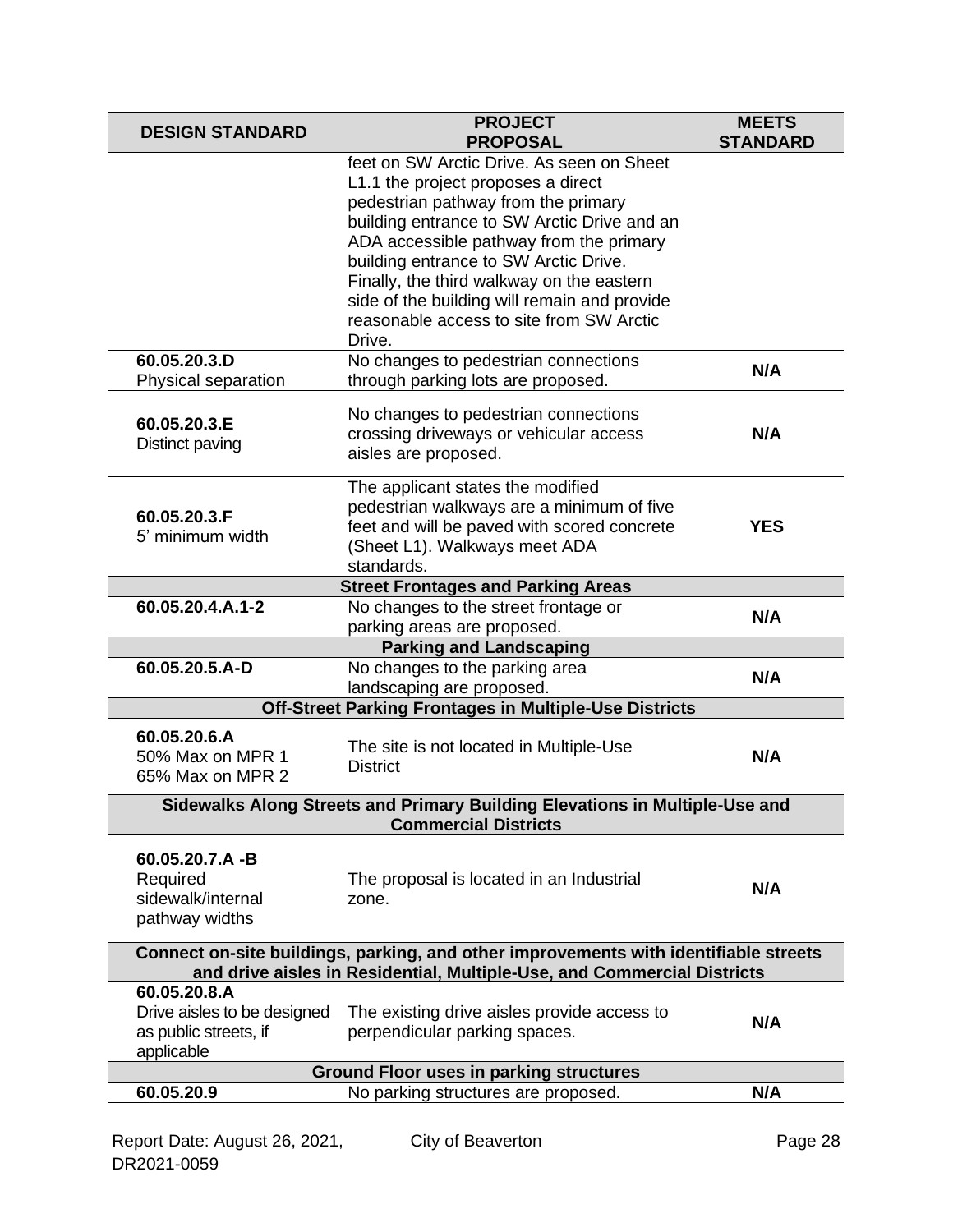## **DESIGN STANDARD PROJECT**

# **PROPOSAL**

Parking Structures

### **Section 60.05.25 Landscape, Open Space, and Natural Areas Design Standards**

| <b>DESIGN STANDARD</b>                                                           | <b>PROJECT</b><br><b>PROPOSAL</b>                                                                                                                                                                                                                                                                                                | <b>MEETS</b><br><b>STANDARD</b> |
|----------------------------------------------------------------------------------|----------------------------------------------------------------------------------------------------------------------------------------------------------------------------------------------------------------------------------------------------------------------------------------------------------------------------------|---------------------------------|
|                                                                                  | <b>Minimum Landscaping</b>                                                                                                                                                                                                                                                                                                       |                                 |
| 60.05.25.1-4<br><b>Residential minimum</b><br>landscaping.                       | The site is not a residential development.                                                                                                                                                                                                                                                                                       | N/A                             |
|                                                                                  | <b>Minimum Landscaping</b>                                                                                                                                                                                                                                                                                                       |                                 |
| 60.05.25.5.A<br>Non-residential minimum<br>landscaping.                          | As shown on Sheet L3, the proposed<br>landscaping total for the site is 42.5 percent<br>or 16,675 square feet.                                                                                                                                                                                                                   | N/A                             |
| 60.05.25.5.B<br>Non-residential minimum<br>landscaping. Planting<br>Requirements | The applicant states the required<br>landscaping based on the size of the site<br>would require, seven trees, fourteen<br>evergreen shrubs and live groundcover for<br>the remaining areas. As shown on Sheets<br>L3 and L4, the proposal includes 40 trees,<br>316 shrubs and 457 blue oat grass to use<br>as live groundcover. | <b>YES</b>                      |
| 60.05.25.5.C<br>Non-residential minimum<br>landscaping. Pedestrian<br>Plazas     | The applicant doesn't propose for a hard<br>surface pedestrian plaza or combined hard<br>surface/soft surface plaza to count towards<br>the minimum landscaping requirements.                                                                                                                                                    | N/A                             |
| 60.05.25.5.D<br>Landscaping along<br>foundations                                 | Windows are proposed or existing along<br>ground floor facades within 200 feet of the<br>public right-of-way.                                                                                                                                                                                                                    | N/A                             |
|                                                                                  | <b>Retaining Walls</b>                                                                                                                                                                                                                                                                                                           |                                 |
| 60.05.25.8<br><b>Retaining Walls</b>                                             | The proposal does not include any retaining<br>walls.                                                                                                                                                                                                                                                                            | N/A                             |
| <b>Fences and Walls</b>                                                          |                                                                                                                                                                                                                                                                                                                                  |                                 |
| 60.05.25.9.A through E<br><b>Materials</b>                                       | The proposal does not include any fences<br>or walls.                                                                                                                                                                                                                                                                            | N/A                             |
|                                                                                  | <b>Minimize Significant Changes To Existing On-Site Surface Contours</b><br><b>At Residential Property Lines</b>                                                                                                                                                                                                                 |                                 |
| 60.05.25.10<br>Minimize grade changes                                            | The proposal does not include any grading<br>adjacent to abutting properties.                                                                                                                                                                                                                                                    | N/A                             |
|                                                                                  | Integrate water quality, quantity, or both facilities                                                                                                                                                                                                                                                                            |                                 |
| 60.05.25.11<br>Location of facilities                                            | The proposal does not include any<br>modifications to water quality or quantity<br>facilities.                                                                                                                                                                                                                                   | N/A                             |
|                                                                                  | <b>Natural Areas</b>                                                                                                                                                                                                                                                                                                             |                                 |
| 60.05.25.12                                                                      | No natural areas exist on site                                                                                                                                                                                                                                                                                                   | N/A                             |
| Report Date: August 26, 2021,<br>DR2021-0059                                     | City of Beaverton                                                                                                                                                                                                                                                                                                                | Page 29                         |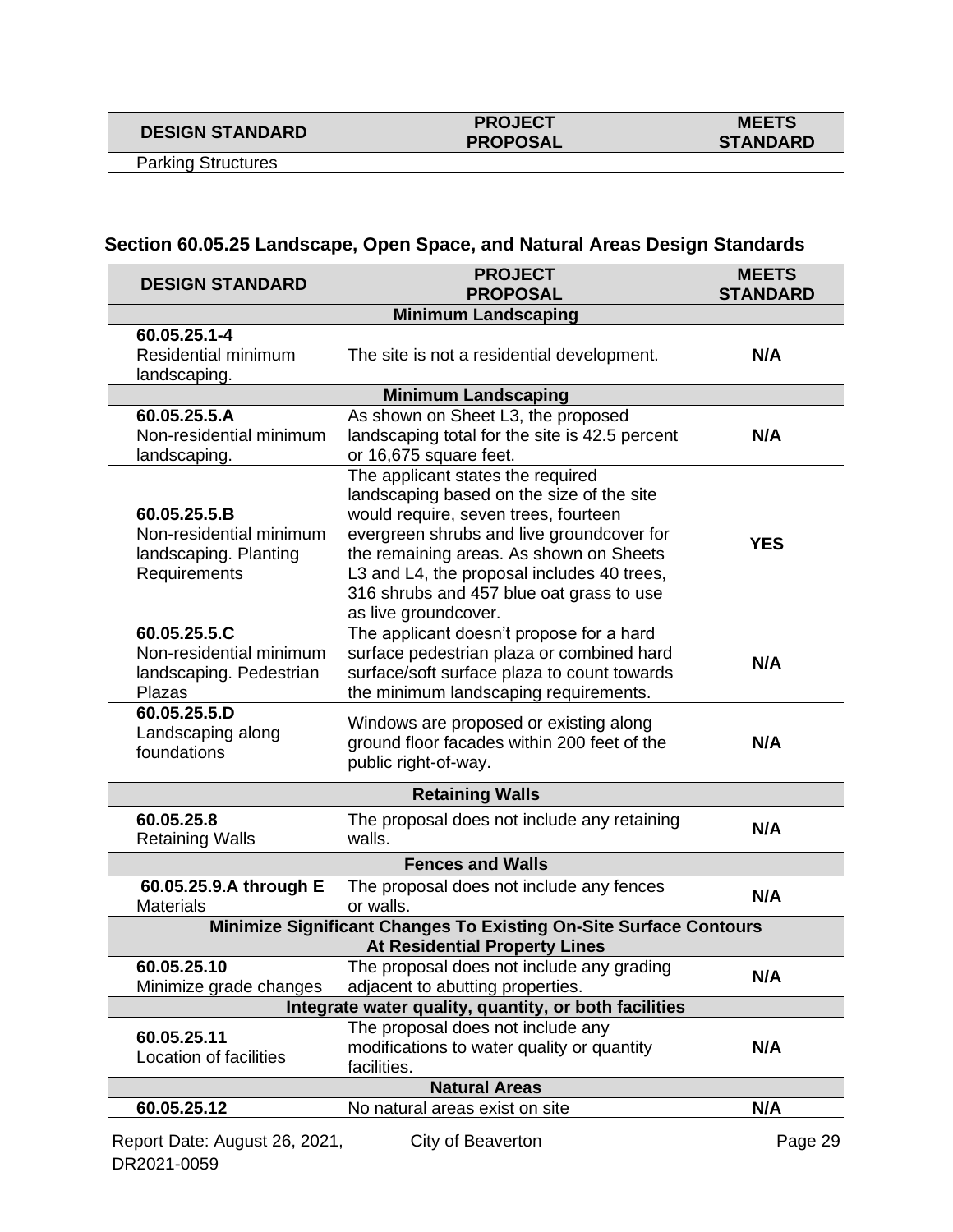| <b>DESIGN STANDARD</b>                                                        | <b>PROJECT</b><br><b>PROPOSAL</b>                                                                                                                                                                                                                                                                                                                                                                                                                                                                                          | <b>MEETS</b><br><b>STANDARD</b> |
|-------------------------------------------------------------------------------|----------------------------------------------------------------------------------------------------------------------------------------------------------------------------------------------------------------------------------------------------------------------------------------------------------------------------------------------------------------------------------------------------------------------------------------------------------------------------------------------------------------------------|---------------------------------|
| No encroachment into<br>buffer areas.                                         |                                                                                                                                                                                                                                                                                                                                                                                                                                                                                                                            |                                 |
|                                                                               | <b>Landscape Buffering Requirements</b>                                                                                                                                                                                                                                                                                                                                                                                                                                                                                    |                                 |
| 60.05.25.13<br>Landscape buffering<br>between contrasting<br>zoning districts | The site abuts Office Industrial (OI) zoned<br>property to the north and east, and the<br>subject site is also zoned Office Industrial.<br>Pursuant to table 60.05-2 landscape buffers<br>are not required when an OI zoned site<br>abuts an OI zoned site. Across SW<br>Western Avenue to the west and SW Arctic<br>Drive to the south the sites are zoned<br>Industrial (IND). Pursuant to table 60.05-2,<br>landscape buffer requirements are not<br>required when an IND zone is across the<br>street from an OI zone. | <b>YES</b>                      |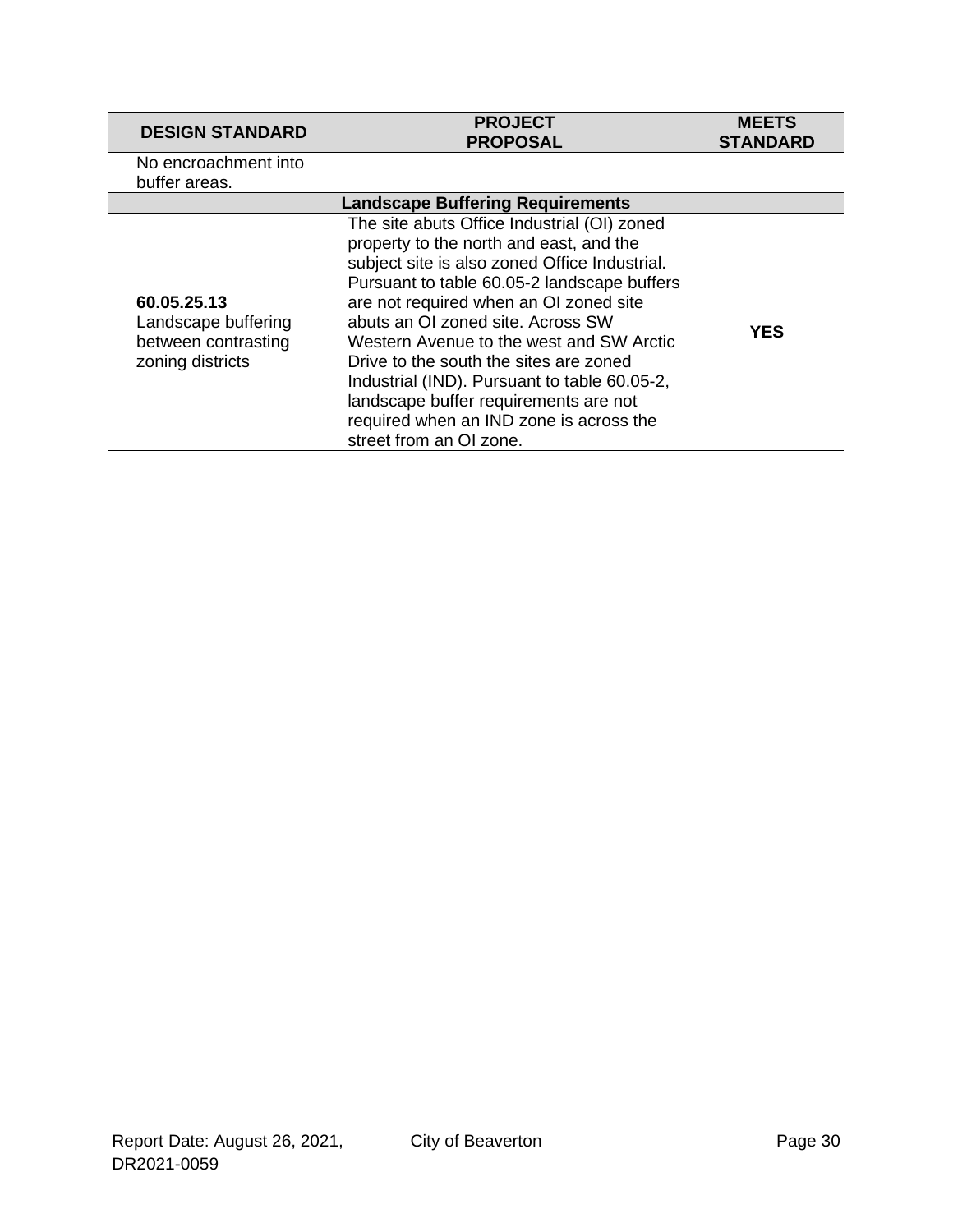| <b>DESIGN STANDARD</b>                                                                      | <b>PROJECT</b><br><b>PROPOSAL</b>                                                                                                                                                                                 | <b>MEETS</b><br><b>STANDARD</b> |
|---------------------------------------------------------------------------------------------|-------------------------------------------------------------------------------------------------------------------------------------------------------------------------------------------------------------------|---------------------------------|
|                                                                                             | Adequate on-site lighting and minimize glare on adjoining properties                                                                                                                                              |                                 |
| 60.05.30.1.A<br>Lighting complies with<br>the City's Technical<br><b>Lighting Standards</b> | The applicant provides a lighting plan<br>(Sheet L6) and lighting cut sheets with<br>photometric details demonstrating on-site<br>lighting meets the minimum lighting<br>requirements.                            | <b>YES</b>                      |
| 60.05.30.1.B<br>Lighting provided for<br>vehicle and pedestrian<br>circulation              | The applicant provides a lighting plan with<br>photometric details demonstrating on-site<br>lighting meets the minimum lighting<br>requirements.                                                                  | <b>YES</b>                      |
| 60.05.30.1.C<br><b>Lighting of Ped Plazas</b>                                               | The applicant provides a lighting plan<br>(Sheet L6) demonstrating on-site lighting<br>meets the minimum lighting requirements<br>for a pedestrian plaza.                                                         | <b>YES</b>                      |
| 60.05.30.1.D<br>Lighting of building<br>entrances                                           | The applicant's lighting plan shows lighting<br>at proposed and existing building<br>entrances.                                                                                                                   | <b>YES</b>                      |
| 60.05.30.1.E<br>Canopy lighting<br>recessed                                                 | Canopy lighting is proposed to be recessed.                                                                                                                                                                       | <b>YES</b>                      |
| Pedestrian-scale on-site lighting                                                           |                                                                                                                                                                                                                   |                                 |
| 60.05.30.2.A<br><b>Pole Mounted Luminaires</b>                                              | The applicant states the modified<br>pedestrian pathway connecting the<br>proposed addition to the existing pedestrian<br>circulation system will be illuminated with<br>poles no greater than 15 feet in height. | <b>YES</b>                      |
| 60.05.30.2.B<br>Non-Pole Mounted<br>Luminaries                                              | All wall mounted lights comply with City's<br>Technical Lighting Standards per Sheet L6                                                                                                                           | <b>YES</b>                      |
| 60.05.30.2.C<br><b>Lighted Bollards</b>                                                     | The proposal includes 3 mounted lighting<br>bollards which meet the City's Technical<br>Lighting Standards and do not exceed the<br>maximum 48 inch height requirement.                                           | <b>YES</b>                      |

### **Section 60.05.30 Lighting Design Standards**